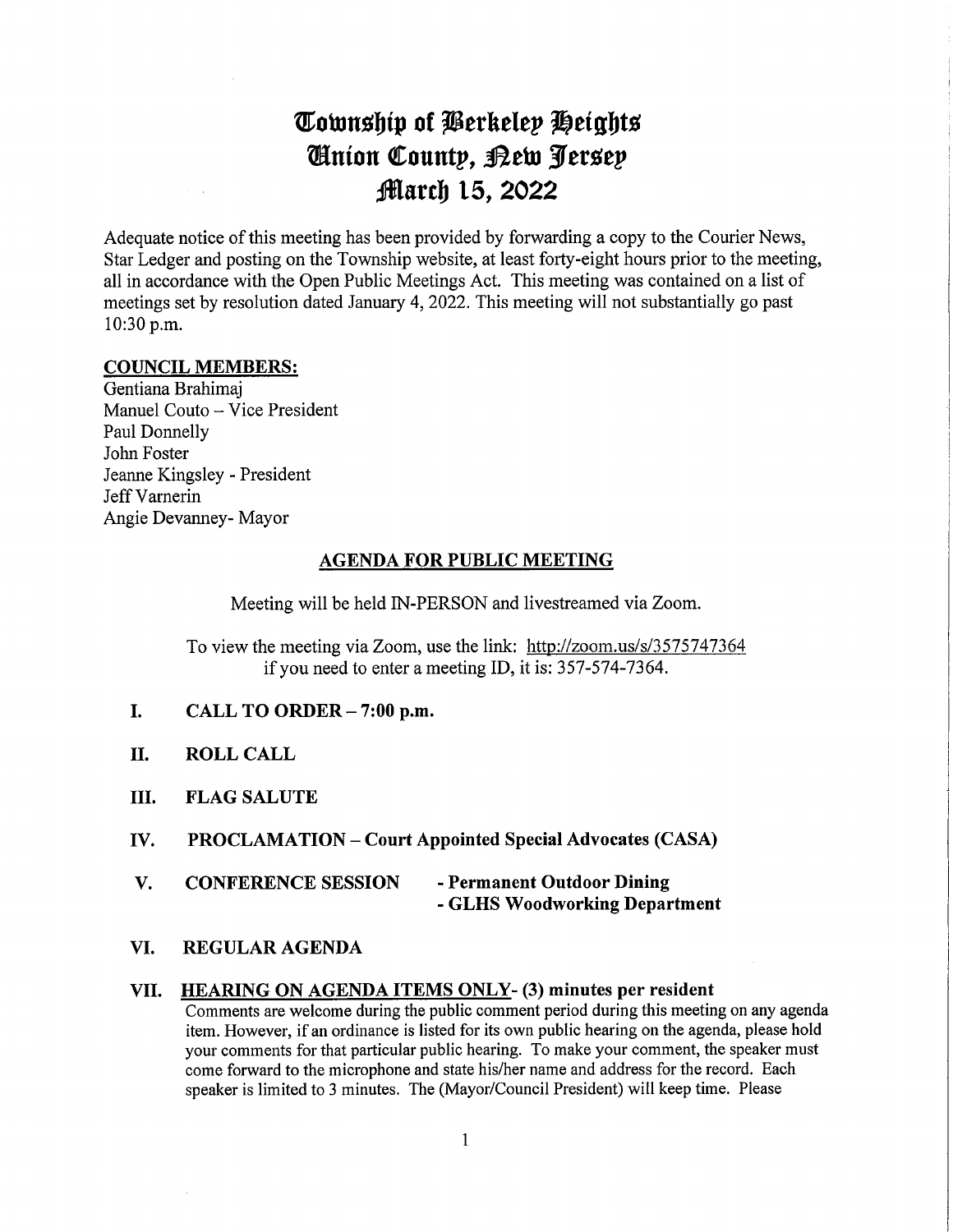promptly yield on the floor when time is called and return to your seat. Your cooperation in adherence to these rules of order will ensure an orderly and respectful meeting.

Alternatively, written comments may also be submitted in lieu of verbal comments. You may submit written comments in advance of the meeting either via electronic mail (to: aminkoff@bhtwp.com) or by written letter (to: Township Clerk, 29 Park Avenue, Berkeley Heights, NJ 07922), including commenter's full name and address, which must be received by the Township Clerk by 4:00 P.M. on the date of the meeting.

### IV. NEW BUSINESS - RESOLUTIONS OFFICIAL ACTION WILL BE TAKEN ON THE FOLLOWING:

- 1. Resolution approving Bill List dated March 15,2022, in the amount of \$992,154.07.
- 2. Resolution authorizing the application of the 2022 Transportation Electrification program, for an electric garbage and leaf truck, in the amount of approximately \$584,922.50.
- 3. Resolution authorizing a contract with Regional Industries, LLC, for the provision of Residential Clean-Up in the amount not to exceed \$142,000.00.
- 4. Resolution authorizing the application of the 2022 Union County Infrastructure and Municipal Aid Grant.
- 5. Resolution authorizing an amendment to a contract with MAST Construction Services, Inc. in connection with the municipal complex redevelopment project.
- 6. CONSENT AGENDA All matters listed under Consent Agenda are considered routine by the Township Council and will be enacted upon by one motion; there will be no separate discussion of these items. If discussion is desired, that item will be removed from the Consent Agenda and will be considered separately.
	- a. Resolution authorizing a tax overpayment for the property located at 455 Park Avenue, in the amount of \$4,693.31.

### VIII. INTRODUCTION OF ORDINANCES: Public Hearing and Final Adoption scheduled for April 5, 2022

1. An Ordinance of the Township of Berkeley Heights, County of Union, State of New Jersey, Amending Chapter 2.128 entitled "Personnel System" of Title 2 entitled "Administration and Personnel" of The Code of the Township of Berkeley Heights to Amend the Township's Holidays. (EXPLANATORY STATEMENT: This Ordinance amends the Township Code on holidays to make Juneteenth a holiday).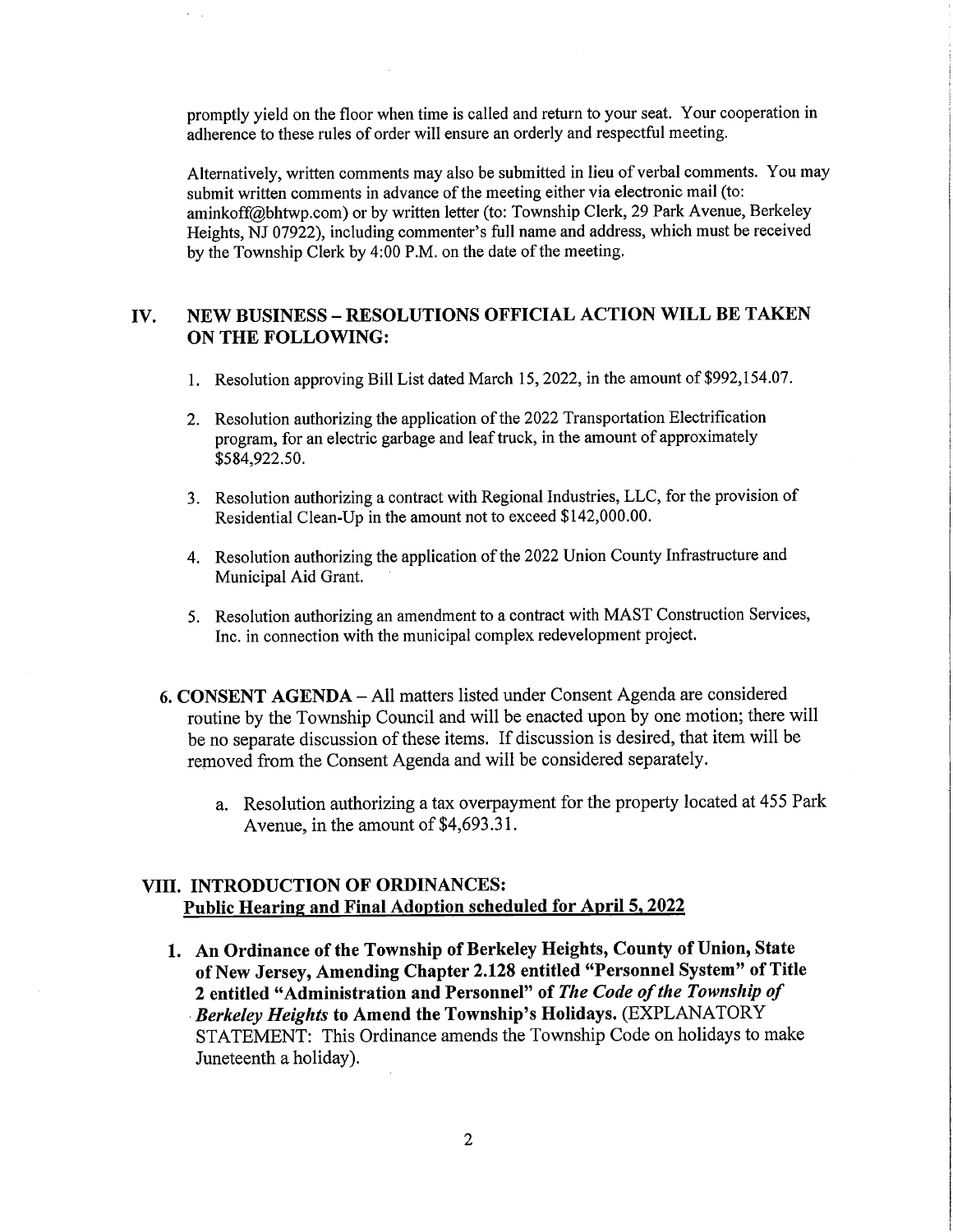- 2. An Ordinance of the Township of Berkeley Heights, County of Union, State of New Jersey, extending the effective period of Ordinance 4-2021, which authorizes restaurants to establish and operate approved temporary dining areas during the COVID-19 pandemic.
- 3. AN ORDINANCE AMENDING THE MINIMUM AND MAXIMUM RATE OF SALARY AND COMPENSATION OF ELECTED AND APPOINTED TOWNSHIP OFFICIALS, AND NON-UNION EMPLOYEES IN THE VAMOUS MUNICIPAL DEPARTMENTS OF THE TOWNSHIP OF BERKELEY HEIGHTS.

### V. TOWNSHIP COUNCIL REPORTS

- A. Gentiana Brahimaj
- B. Manuel Couto Vice President
- C. Paul Donnelly
- D. John Foster
- E. Jeanne Kingsley President
- F. JeffVarnerin

ADMINISTRATION REPORTS Mayor Devanney Township Administrator - Liza Viana

#### IX. CITIZENS HEARING - (3) minutes per resident

Comments are welcome during the public comment period during this meeting on any matter over which the Township has jurisdiction. To make your comment, the speaker must come forward to the microphone and state his/her name and address for the record. Each speaker is limited to 3 minutes. The Mayor and/or Council will keep time. Please promptly yield the floor when time is called and return to your seat. Your cooperation in adherence to these rules of order will ensure an orderly and respectful meeting.

Alternatively, written comments may also be submitted in lieu of verbal comments. You may submit written comments in advance of the meeting either via electronic mail (to: aminkoff@bhtwp.com) or by written letter (to: Township Clerk, 29 Park Avenue, Berkeley Heights, NJ 07922), including commenter's full name and address, which must be received by the Township Clerk by 4:00 P.M. on the date of the meeting.

#### VI. EXECUTIVE SESSION -

#### VII. ADJOURNEMENT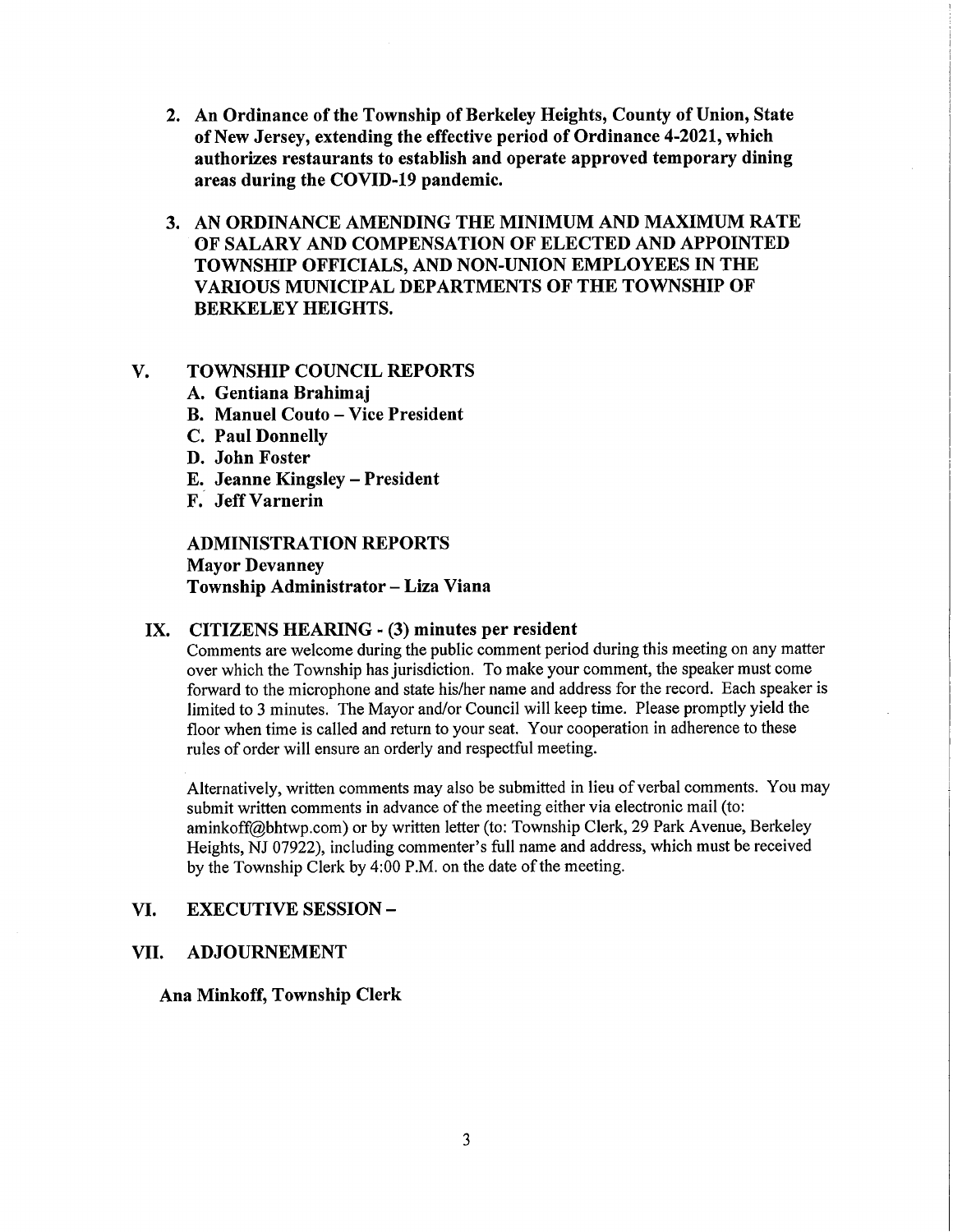# Mayor's Correspondence Feb 2022

- 1. CASA of UC information about their program and request for proclamation for April 2022 for Child Abuse Prevention Month
- 2. UC Utilities Authority check for \$20,783.40 representing recovery for residential solid waste generated in 2021
- 3. BHVRS invitation to awards dinner and installation
- 4. UC Interfaith Coordinating Council Jan/Feb newsletter
- 5. Glenda Behm letter from resident requesting assistance in getting curbing by her house to alleviate on going water issue
- 6. UC County Counsel fully executed shared service agreement for CPWM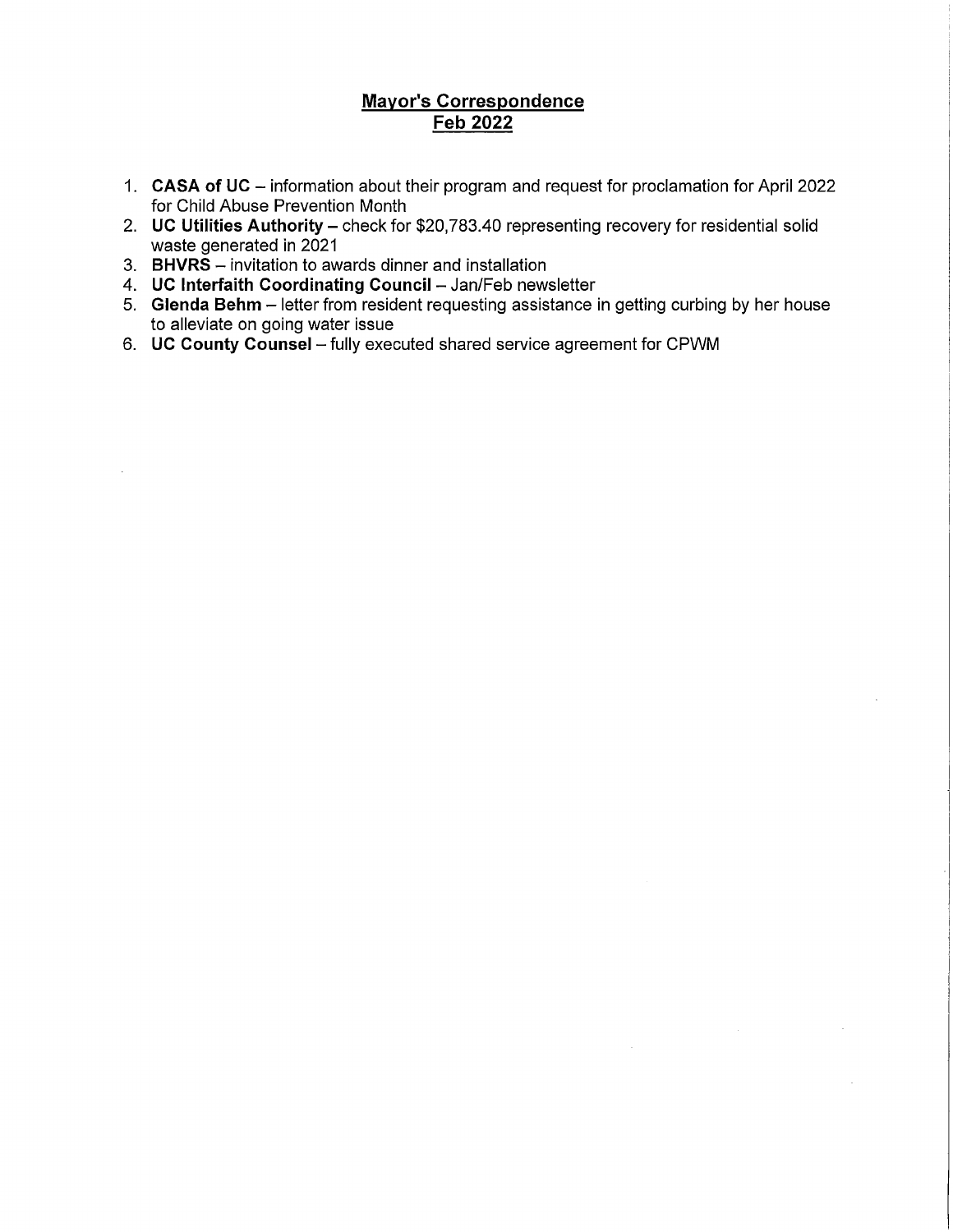# TOWNSHIP COUNCIL CORRESPONDENCE February 2022

Correspondence received from:

- Township of Scotch Plains regarding two recently introduced Ordinances 2022-8 and 2022-9 (related to Redevelopment of 475 Terrilt Road) and 2022-9 (related to LIDL Redevelopment);
- Matrix New World Engineering regarding their application for wetlands and flood hazard area permits for 40 Russo Place;
- Enginuity, LLC regarding parking for 550 Springfield Ave / 128 Station Street;
- Berkeley Heights Volunteer Rescue Squad regarding their upcoming Installation and Awards Dinner Dance.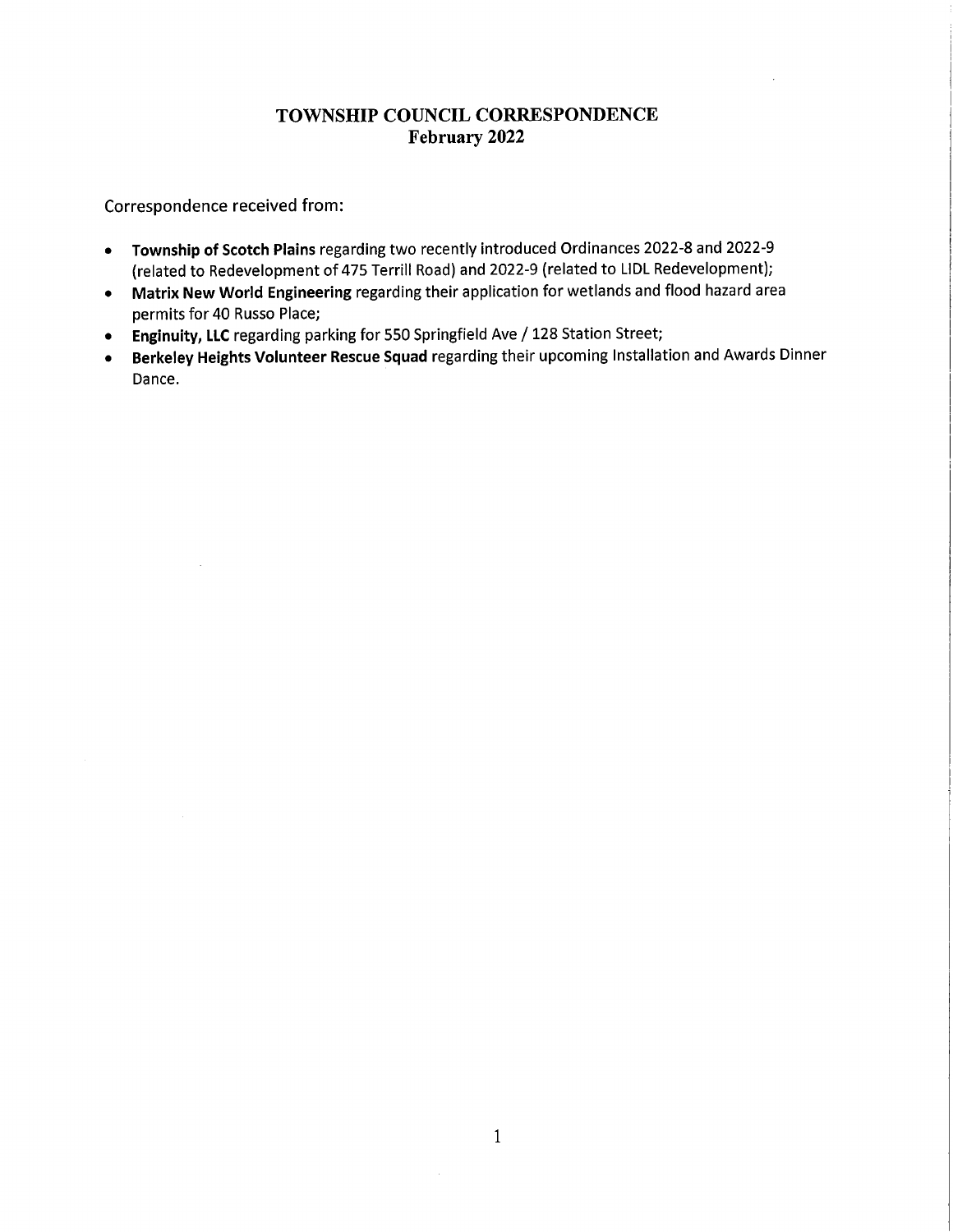

Proclamation ownshiþ of 'Derkeley Heights y H<mark>ei</mark>g

WHEREAS, The Township of Berkeley Heights in the State of New Jersey recognizes the problem of child abuse and neglect and is committed to helping its victims; and

WHEREAS, Court Appointed Special Advocates (CASA) of Union County recruits, trains, supports, and supervises community volunteers as advocates for children who have been removed from their homes due to neglect or abuse; and

WHEREAS, CASA has a record of public service protecting the safety and well-being of Union County's foster children, defending them from harm and ensuring they are provided with the court-ordered services they need; and

WHEREAS, CASA establishes and maintains effective relationships with the family court, the Division of Child Protection and Permanency (DCPP), Child Placement Review Board, Office of the Public Defender, Legal Aid, and other child serving agencies/institutions in order to create a cooperative environment in which to best meet the needs of children;

NOW, THEREFORE, BE IT RESOLVED that the Mayor and Township Council of the Township of Berkeley Heights do hereby proclaim April 1, 2022 as COURT APPOINTED SPECIAL ADVOCATE OF UNION COUNTY DAY and urge all residents to become aware of the work and mission of CASA of Union County.

Approved this 15<sup>th</sup> day of March 2022.

Angie D. Devanney, Mayor



 $\mathbb{Z}^n$  is a string of  $\mathbb{Z}^n$  in  $\mathbb{Z}^n$  ,  $\mathbb{Z}^n$  ,  $\mathbb{Z}^n$  ,  $\mathbb{Z}^n$  ,  $\mathbb{Z}^n$  ,  $\mathbb{Z}^n$  ,  $\mathbb{Z}^n$  ,  $\mathbb{Z}^n$  ,  $\mathbb{Z}^n$  ,  $\mathbb{Z}^n$  ,  $\mathbb{Z}^n$  ,  $\mathbb{Z}^n$  ,  $\mathbb{Z}^n$  ,  $\mathbb{Z}^n$  ,

en<br>Pri ing and the

Minkoff.

Attest: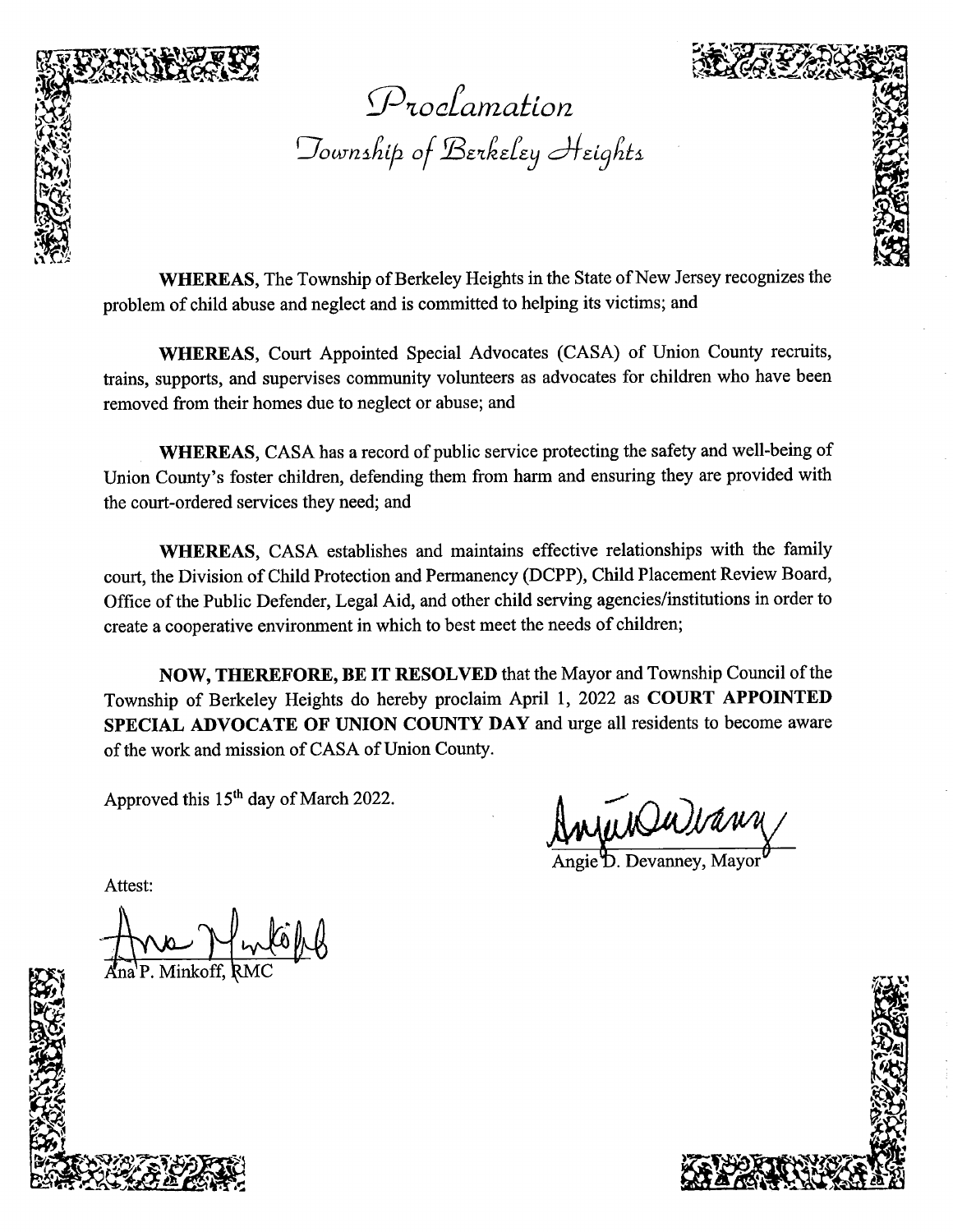Agenda Item #

### TOWNSHIP OF BERKELEY HEIGHTS UNION COUNTY, NEW JERSEY

#### **RESOLUTION**

BE AND IT IS HEREBY RESOLVED by the Township Council of the Township of Berkeley Heights, County of Union, State of New Jersey, in meeting assembled, authorizes and directs the Township Treasurer to make payment of vouchers listed on the Bill List dated 03/15/2022, in the amount of \$992,154.07 such vouchers having been received by the Township Council, having been satisfied that appropriate procedure has been followed in the processing of said vouchers.

APPROVED this 15th day of March, 2022.

ATTEST: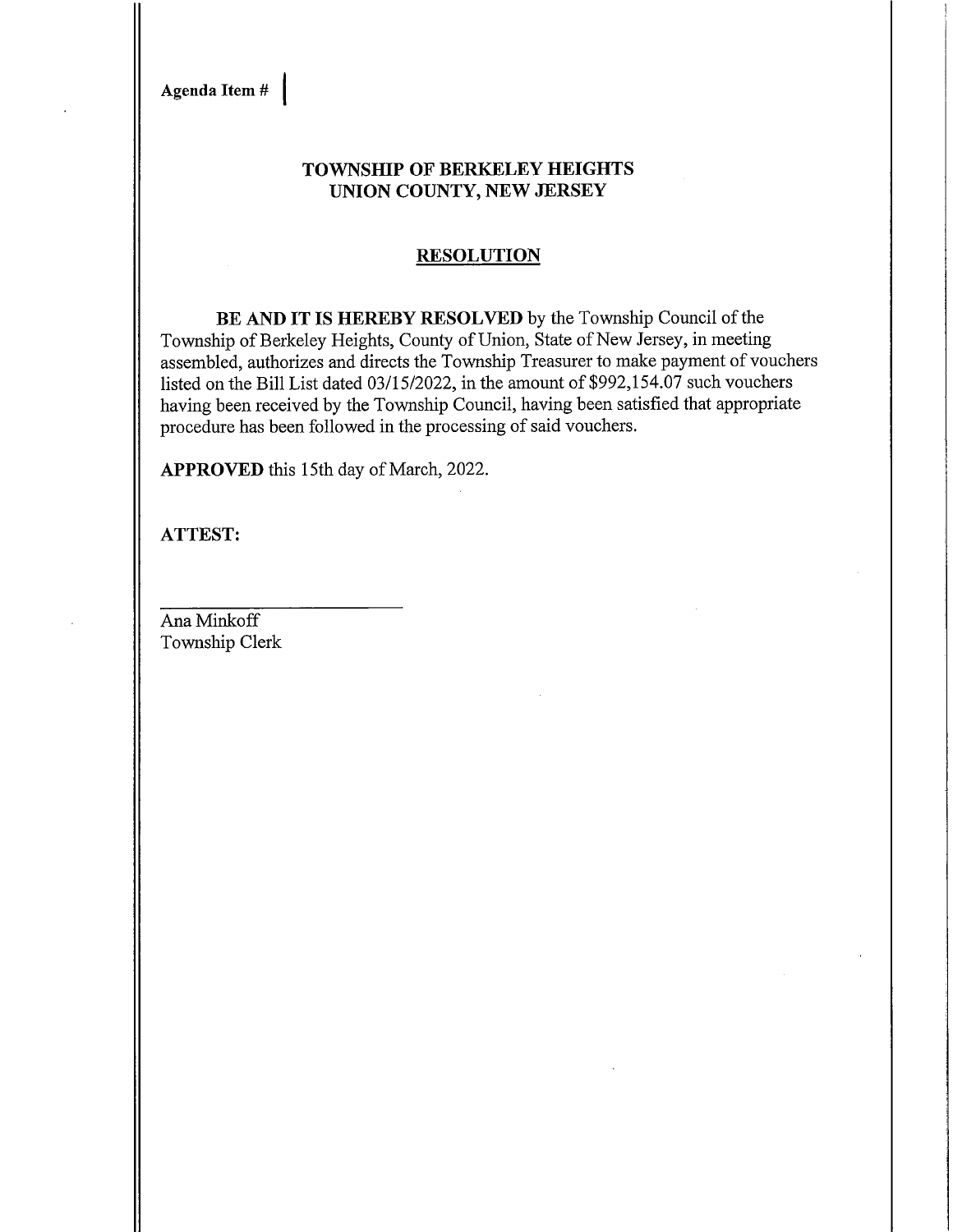### TOWNSHIP OF BERKELEY HEIGHTS UNION COUNTY, NEW JERSEY

### RESOLUTION AUTHORIZING THE APPLICATION OF THE 2022 TRANSPORTATION ELECTMFICATION PROGRAM OF THE NEW JERSEY DEPARTMENT OF ENVIRONMENTAL PROTECTION

WHEREAS, the governing body of the Township of Berkeley Heights, County of Union, desires to further the public interest by obtaining a grant from the State of New Jersey to pay for an electric garbage and leaf truck, as well as all of the necessary charging and logging infrastructure, in the amount of approximately \$584,922.50.

WHEREAS the \$584,922.50 funding request is part of the Transportation Electrification Program through the New Jersey Department of Environmental Protection.

NOW THEREFORE BE IT RESOLVED that the Township Council of the Township of Berkeley Heights does hereby authorize the Township Administrator to a) make application for such a grant, b) if awarded, to execute a grant agreement with the State for the awarded amount, c) to execute any amendments thereto, and d) to expend the funds pursuant to the grant agreement. The Mayor and Council authorize and hereby agree to match 0% of the Total Project Amount, in compliance with the match requirements of this agreement.

BE IT FURTHER RESOLVED that Mayor and Clerk are hereby authorized to sign the grant agreement on behalf of the Township of Berkeley Heights and that their signature constitutes acceptance of the terms and conditions of the grant agreement and approves the execution of the grant agreement.

APPROVED this 15<sup>th</sup> day of March 2022.

ATTEST: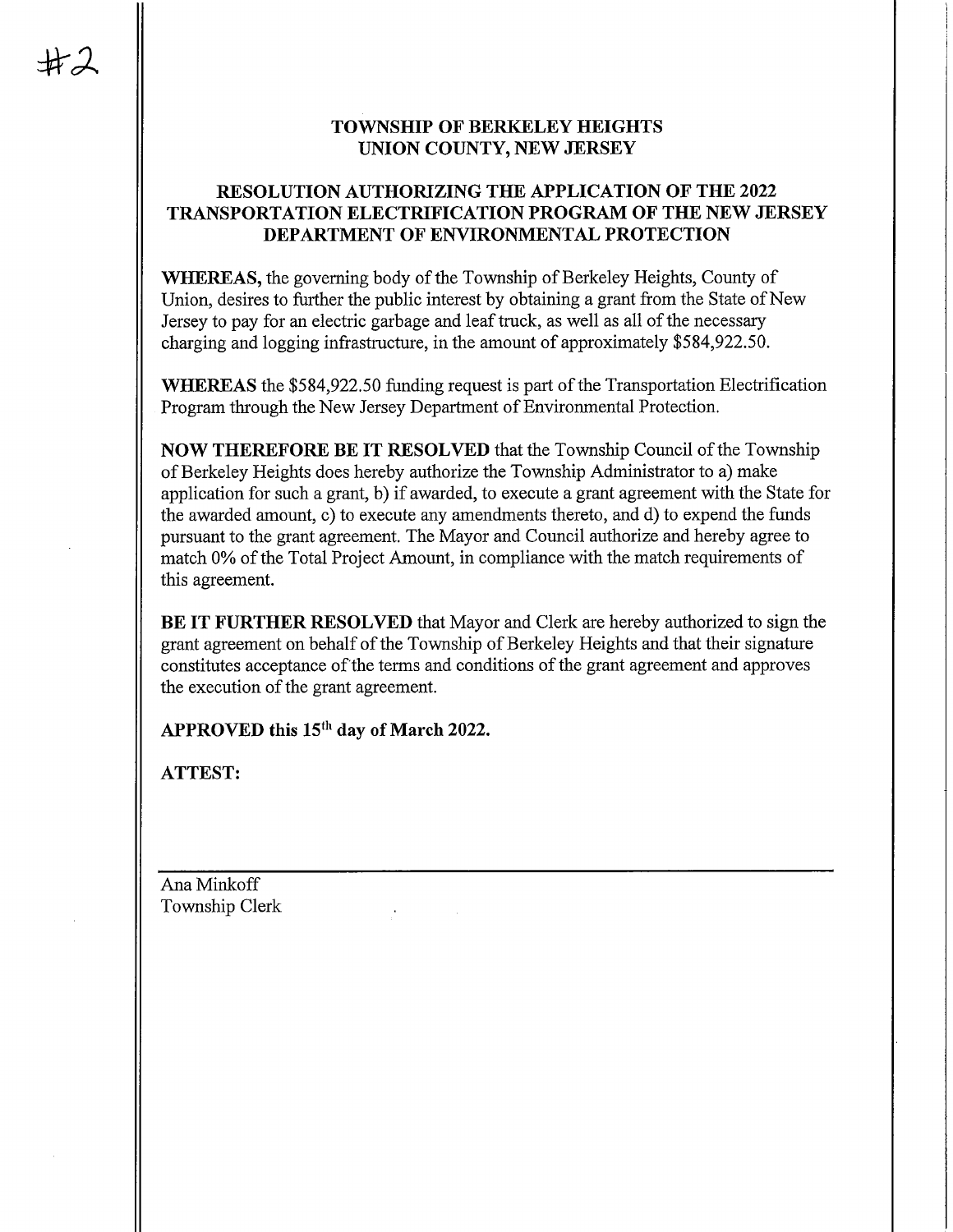# TOWNSHIP OF BERKELEY HEIGHTS UNION COUNTY, NEW JERSEY

### RESOLUTION

WHEREAS, the Township accepted bids on March 9, 2022, for the provision of Residential Clean- up Program 2022; and

WHEREAS, the Director of Public Works has recommended that the lowest responsible bid be awarded to Regional Industries, 800 E. Grand Street, Elizabeth, N.J. 07201, and the Township Council concurs.

NOW, THEREFORE BE IT RESOLVED by the Township Council, Township of Berkeley Heights, County of Union, that the appropriate municipal officials are authorized to execute a contract, with Regional Industries, LLC. for the provision of Residential Clean-Up in the amount not to exceed \$142,000.00. The Township Clerk shall advertise the award of this contract in accordance with law.

BE IT FURTHER RESOLVED that a copy of this Resolution is to be forwarded to the Township Treasurer, arid Regional Industries, LLC.

BE IT FURTHER RESOLVED that this resolution shall take effect upon publication and pursuant to law.

APPROVED this 15th day of March, 2022.

ATTEST:

Ana Minkoff Township Clerk

### CHIEF FINANCIAL OFFICER CERTIFICATION

As required by N.J.S.A. 40A:4-57, N.J.A.C, 5:30-5.1 et seq., and any other applicable requirement, I, Eugenia Poulos, Chief Finance Officer of the Township of Berkeley Heights have ascertained that, upon adoption of this resolution, there will be available, sufficient and uncommitted appropriations to execute a contract with Regional Industries, LLC, in an amount not to exceed from the following account, \$142,000.00 from 2-01-26-770-028, subject to the approval of the 2022 budget.

**EUGENIA POULOS** CHIEF FINANCIAL OFFICER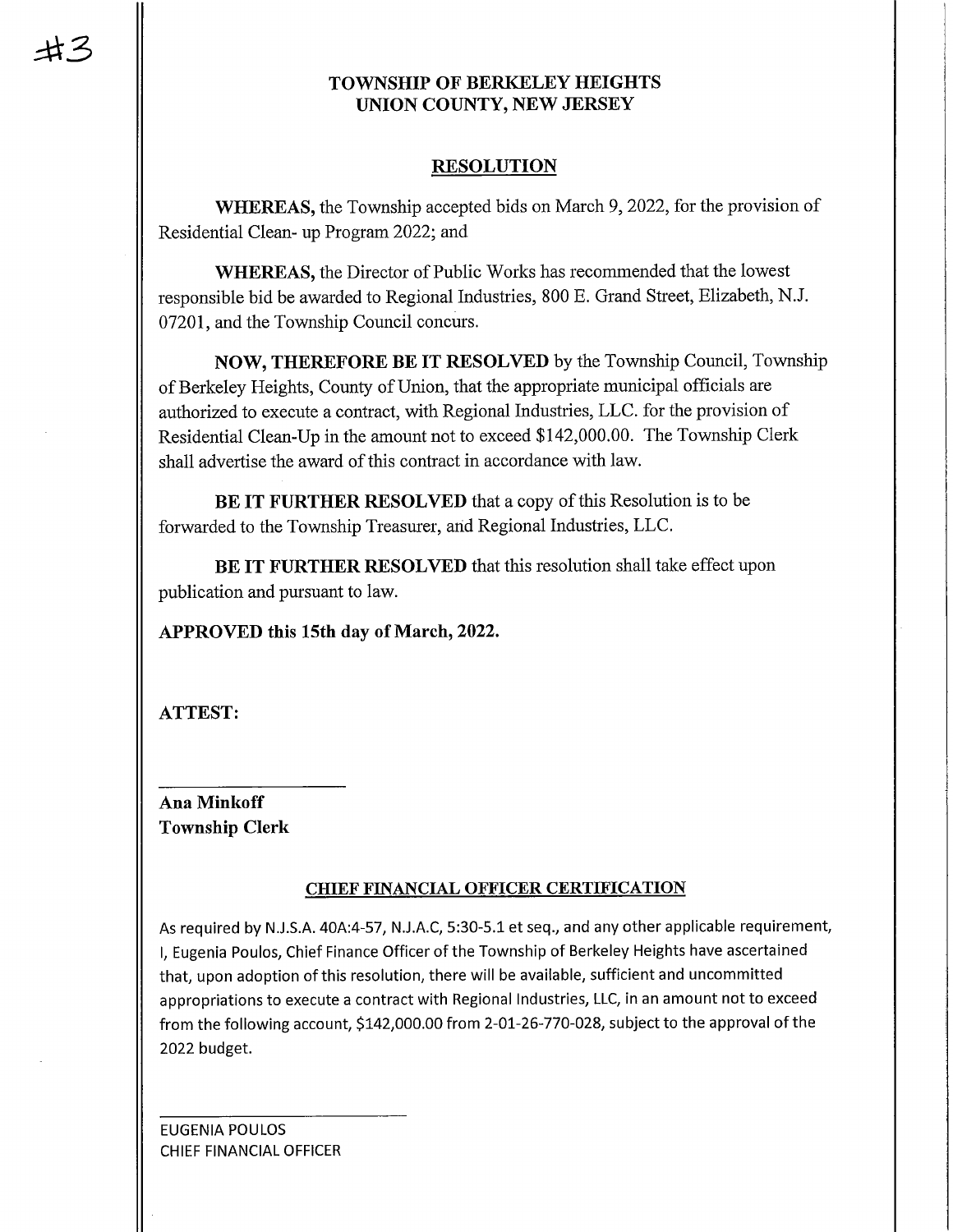### TOWNSHIP OF BERKELEY HEIGHTS UNION COUNTY, NEW JERSEY RESOLUTION AUTHORIZING THE APPLICATION OF THE 2022 UNION COUNTY INFRASTRUCTURE AND MUNICIPAL AID GRANT

WHEREAS, the governing body of the Township of Berkeley Heights, County of Union, desires to further the public interest by obtaining a grant from the County of Union in the amount of \$155,000 to pay for miscellaneous drainage projects.

WHEREAS the \$155,000 funding request is part of the Union Country Infrastructure and Municipal Grant program, for fiscal year 2022.

WHEREAS this is a 50% matching grant program.

NOW THEREFORE BE IT RESOLVED that the Township Council of the Township of Berkeley Heights does hereby authorize the Township Engineer to a) make application for such a grant, b) if awarded, to execute a grant agreement with the County of Union for the awarded amount, c) to execute any amendments thereto, and d) to expend the funds pursuant to the grant agreement. The Mayor and Council authorize and hereby agree to match 50% of the Total Project Amount, in compliance with the match requirements of this agreement.

BE IT FURTHER RESOLVED that Mayor and Clerk are hereby authorized to sign the grant agreement on behalf of the Township of Berkeley Heights and that their signature constitutes acceptance of the terms and conditions of the grant agreement and approves the execution of the grant agreement.

APPROVED this 15<sup>th</sup> day of March 2022.

ATTEST: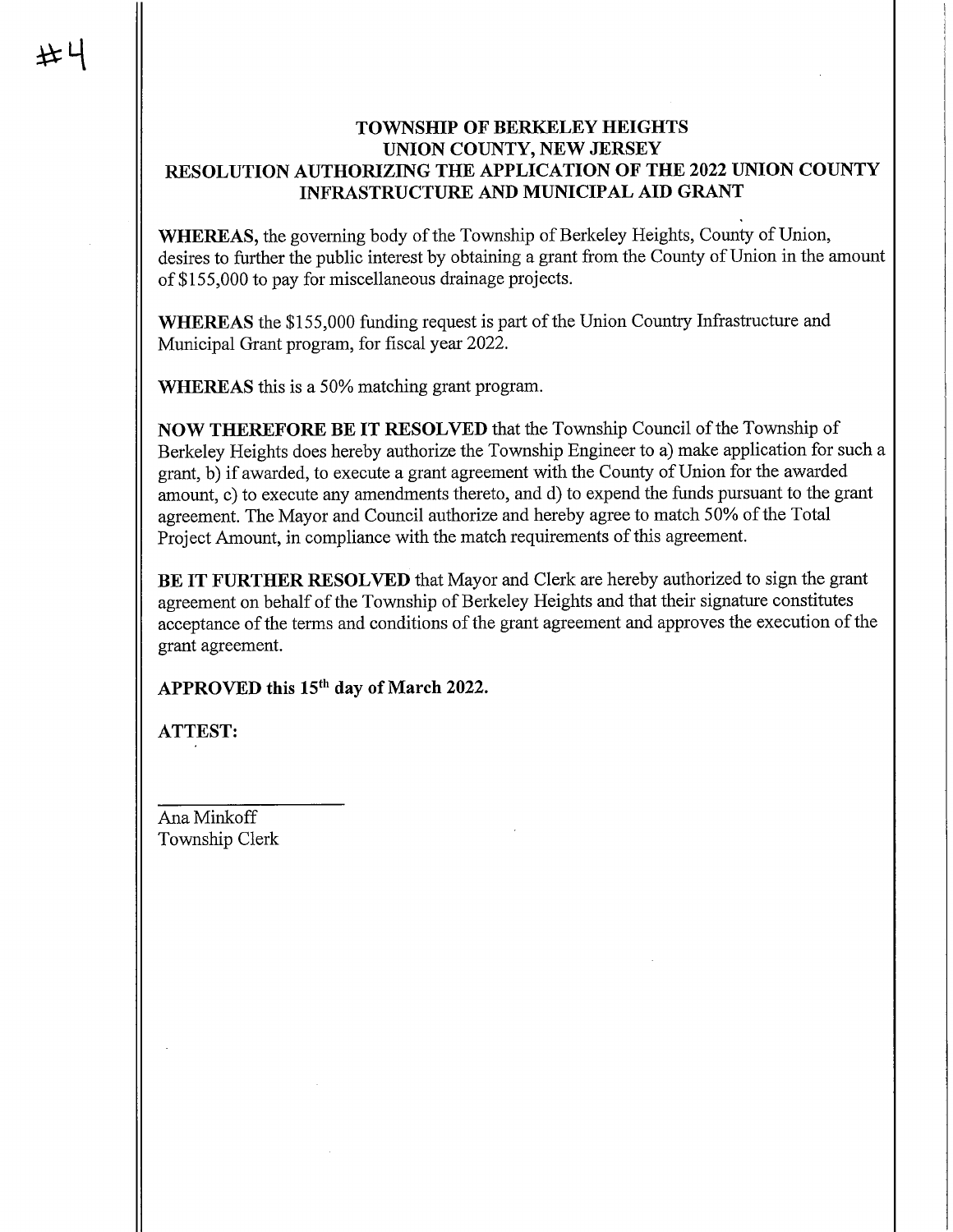#### RESOLUTION

### RESOLUTION OF THE TOWNSHIP OF BERKELEY HEIGHTS, IN THE COUNTY OF UNION, NEW JERSEY, AUTHOMZING AN AMENDMENT TO A CONTRACT WITH MAST CONSTRUCTION SERVICES, INC. IN CONNECTION WITH THE MUNICIPAL COMPLEX REDEVELOPMENT PROJECT

WHEREAS, on April 22, 2014, the Township Council of the Township of Berkeley Heights (the "Township Council") designated Block 608, Lots 1 and 4, and Block 504, Lots 5 and 6, as shown on the Tax Maps of the Township, including that portion of the Columbus Avenue right-of-way extending from the western limit of Block 504, Lot 6 to the New Jersey Transit property line to the north, and that portion of the Berkeley Avenue right-of-way extending from the New Jersey Transit boundary line to the north to the Park Avenue right-of-way to the south, all within the Township of Berkeley Heights (the "Redevelopment Area"), as a noncondemnation area in need of redevelopment in accordance with the Local Redevelopment and Housing Law, N.J.S.A. 40A:12A-1 et seq. (the "Redevelopment Law"); and

WHEREAS, on June 14, 2016 via the adoption of Ordinance 10-2016, the Township Council duly adopted a redevelopment plan for the Redevelopment Area entitled, "Municipal Complex Redevelopment Plan for the Township of Berkeley Heights", dated May 19, 2016 (as the same may be amended and supplemented from time to time, the "Redevelopment Plan"); and

WHEREAS, pursuant to the Redevelopment Plan, the Township has undertaken the planning, design and constmction of a municipal complex (as described in detail in the Redevelopment Plan, the "Redevelopment Project")

WHEREAS, by resolution 161-2017, adopted on August 15, 2017, the Township awarded a contract pursuant to N.J.S.A. 40A:12A-8 to MAST Construction Services, Inc. ("MAST") for the provision of general constmction/project management services for the Redevelopment Project for a fee not-to-exceed \$325,000, as amended by resolution of the Township Council; and

WHEREAS, pursuant to such resolution, the Township entered into a contract with MAST dated as of August 15, 2017 for the provision of general construction/project management services for the Redevelopment Project; and

WHEREAS, due to, among other things, unforeseen conditions within the Redevelopment Area, the Township desires to modify the contract with MAST to ensure that MAST can provide the aforementioned general construction, project management and project close-out services through December 31, 2022, and project close-out services thereafter until such project close-out work is complete; and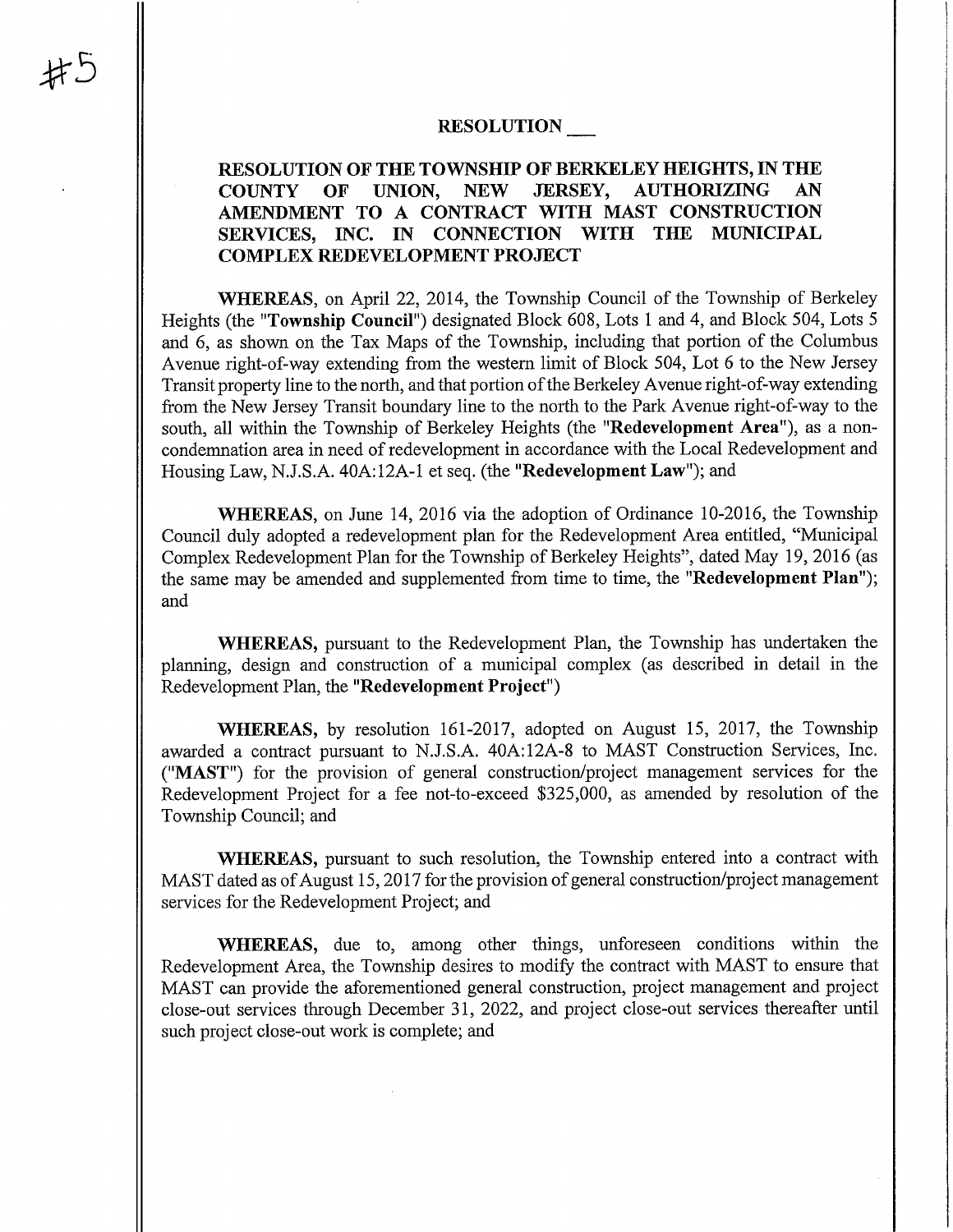WHEREAS, pursuant to N.J.S.A. 40A:12A-8(e) and N.J.S.A. 40A:12A-22(1), the Township may retain any consultant, planner, engineer, architect, manager or other agent or consultant necessary for carrying out the Redevelopment Project.

NOW THEREFORE BE IT RESOLVED by the Township Council of the Township of Berkeley Heights, in the County of Union, New Jersey, as follows:

Section 1. The foregoing recitals are hereby incorporated by reference as if fully set forth herein.

Section 2. The Mayor of the Township is hereby authorized and directed to execute a sixth amendment to the contract with MAST for the provision of general construction, project management and project close-out services for the Redevelopment Project for a fee of not-toexceed \$25,000.00 for a term through to December 31, 2022, and for the provision of project close-out services for the Redevelopment Project until such project close-out work is complete,

Section 5. The Clerk of the Township is hereby authorized and directed to attest to the signature of the Mayor on the Contract Extension authorized hereby, and thereafter to deliver a complete, execution copy of said Contract Extension to MAST.

Section 6. Any work performed by MAST pursuant to the Contract Extension prior to the date hereof, is hereby ratified, approved and confirmed.

Section 7. The Mayor, Clerk and Chief Financial Officer of the Township are each hereby authorized and directed to execute any agreement, document or certificate deemed necessary by such officer to effectuate the transactions contemplated by this resolution.

Section 8. This resolution shall take effect immediately.

Approved this 15th day of March, 2022.

Attest: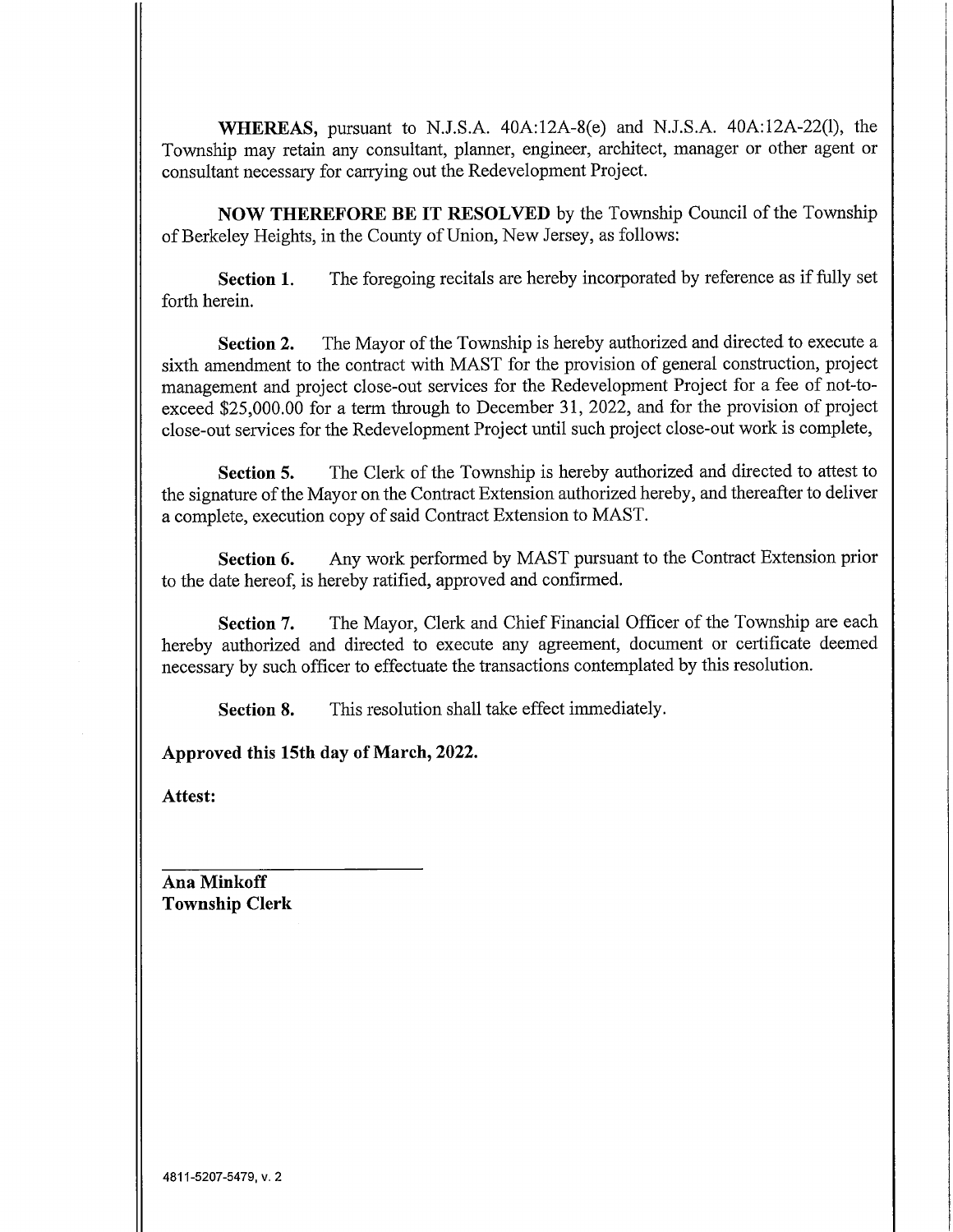#### CHIEF FINANCIAL OFFICER CERTIFICATION

I certify there are sufficient legally appropriated funds for the amounts set forth in this resolution in Account #C-04-20-110-201, and that these funds have not been certified as available for another pending contract.

 $\mathcal{L}$ 

EUGENIA POULOS CHIEF FINANCIAL OFFICER

 $\sim$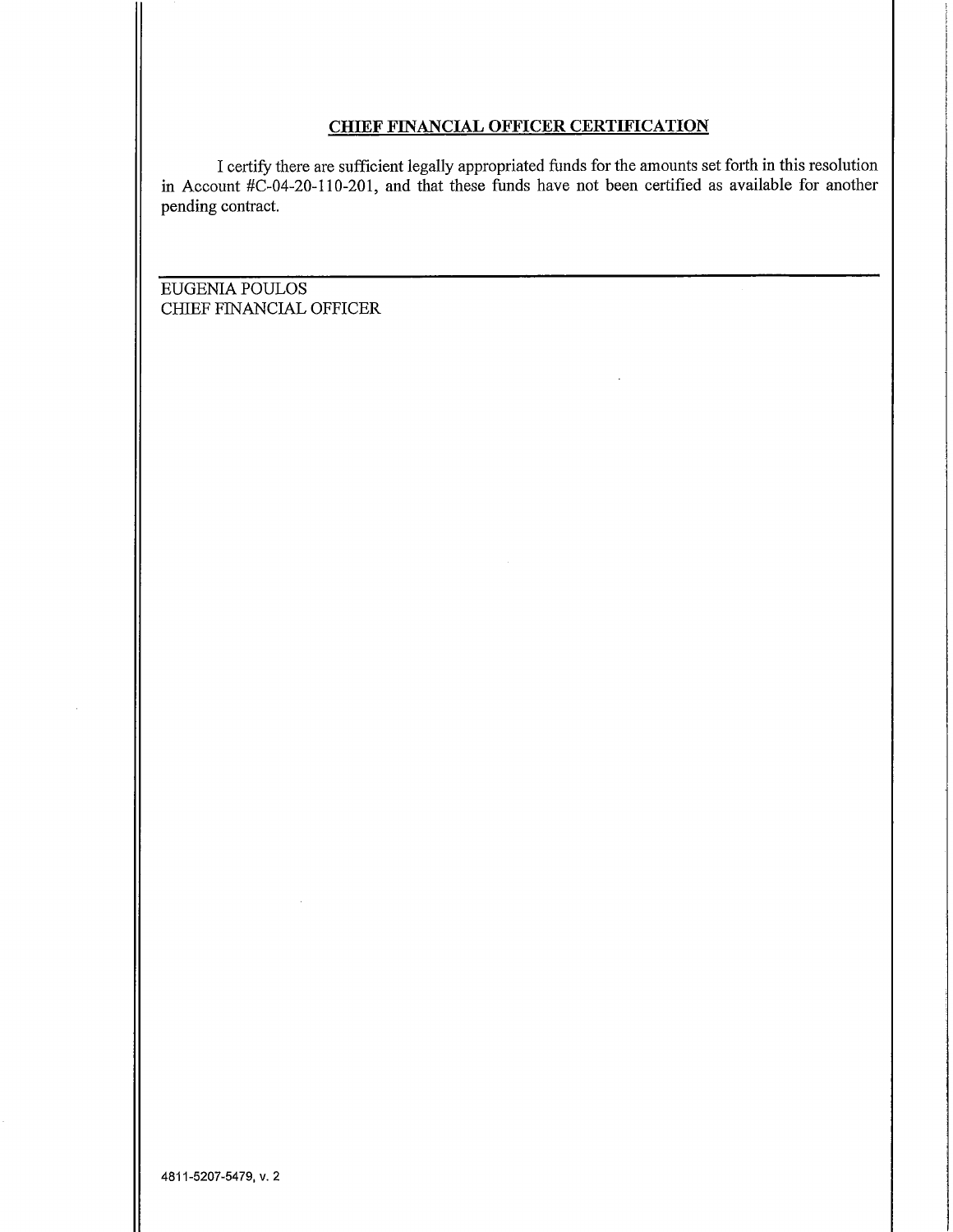Agenda Item # (o $\alpha$ 

# TOWNSHIP OF BERKELEY HEIGHTS UNION COUNTY, NEW JERSEY

# **RESOLUTION**

WHEREAS, the Tax Collector has advised that there was an overpayment of a portion of 2022 property taxes for property known as Block# 1603, Lot# 5 also known as 455 Park Avenue, which requires a refund in the amount of \$4693.31; and,

NOW, THEREFORE BE IT RESOLVED that the Treasurer is authorized to refund the overpayment of the first (1st) quarter 2022 taxes in the amount of \$4693.31, to Steve and Lisette I. Mondragon, 455 Park Avenue, Berkeley Heights, NJ 07922.

BE IT FURTHER RESOLVED that a copy of this resolution be transmitted to the Tax Collector.

APPROVED this 15th day of March 2022.

Attest: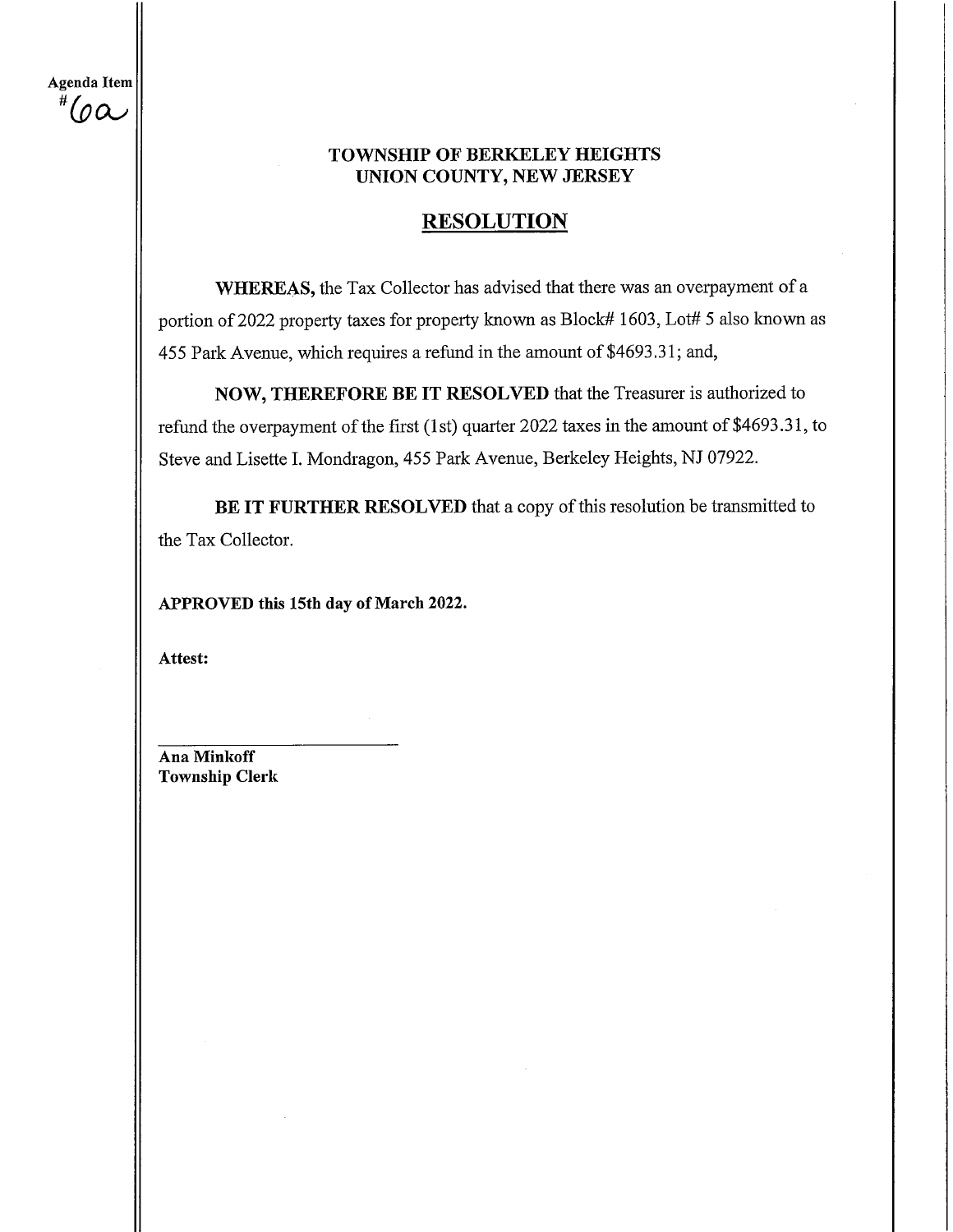EXPLANATORY STATEMENT: This Ordinance amends the Township Code on holidays to make Juneteenth a holiday.

# TOWNSHIP OF BERKELEY HEIGHTS, UNION COUNTY

# ORDINANCE No.  $\angle$   $\angle$   $\angle$   $\angle$   $\angle$

An Ordinance of the Township of Berkeley Heights, County of Union, State of New Jersey, Amending Chapter 2.128 entitled "Personnel System" of Title 2 entitled "Administration and Personnel" of The Code of the Township of Berkeley Heights to Amend the Township's Holidays.

WHEREAS, the Mayor and the Township Council of the Township of Berkeley Heights find it to be in the best interests of the Township and its citizens to designate Juneteenth as a holiday.

NOW, THEREFORE, BE IT ORDAINED by the Township Council of the Township of Berkeley Heights, New Jersey, as follows:

Section 1. Title 10 of The Code of the Township of Berkeley Heights ("Administration and Personnel") is hereby amended at Section 2.128.100 ("Holidays") at paragraph A only, to read] as follows: [New language **bold and underlined**; deleted language stricken through]

2.128.100-Holidays.

A. Full-time township employees receive pay for the following holidays not worked: New| Year's Day, Lincoln's Birthday, Washington's Birthday, Good Friday, Memorial Day, | Juneteenth, Independence Day, Labor Day, Columbus Day, Martin Luther King's Birthday, Veterans Day, Thanksgiving Day, the day after Thanksgiving Day, one-half| day Christmas Eve and Christmas Day. Lincoln's Birthday shall be a floating holiday.

Section 2. The provisions of this Ordinance shall be severable. In the event that any portion of this Ordinance is found to be invalid for any reason by any court of competent jurisdiction, such judgment shall be limited in its effect only to that portion of the Ordinance actually adjudged invalid and shall not be deemed to affect the operation of any other portion thereof, which shall remain in full force and effect.

Section 3. This Ordinance is not meant to repeal any provisions of the Code or any other ordinance other than those designated herein, and all ordinances or portions of ordinances which are inconsistent or in conflict with the provisions of this Ordinance are repealed only to the extent of such inconsistency or conflict.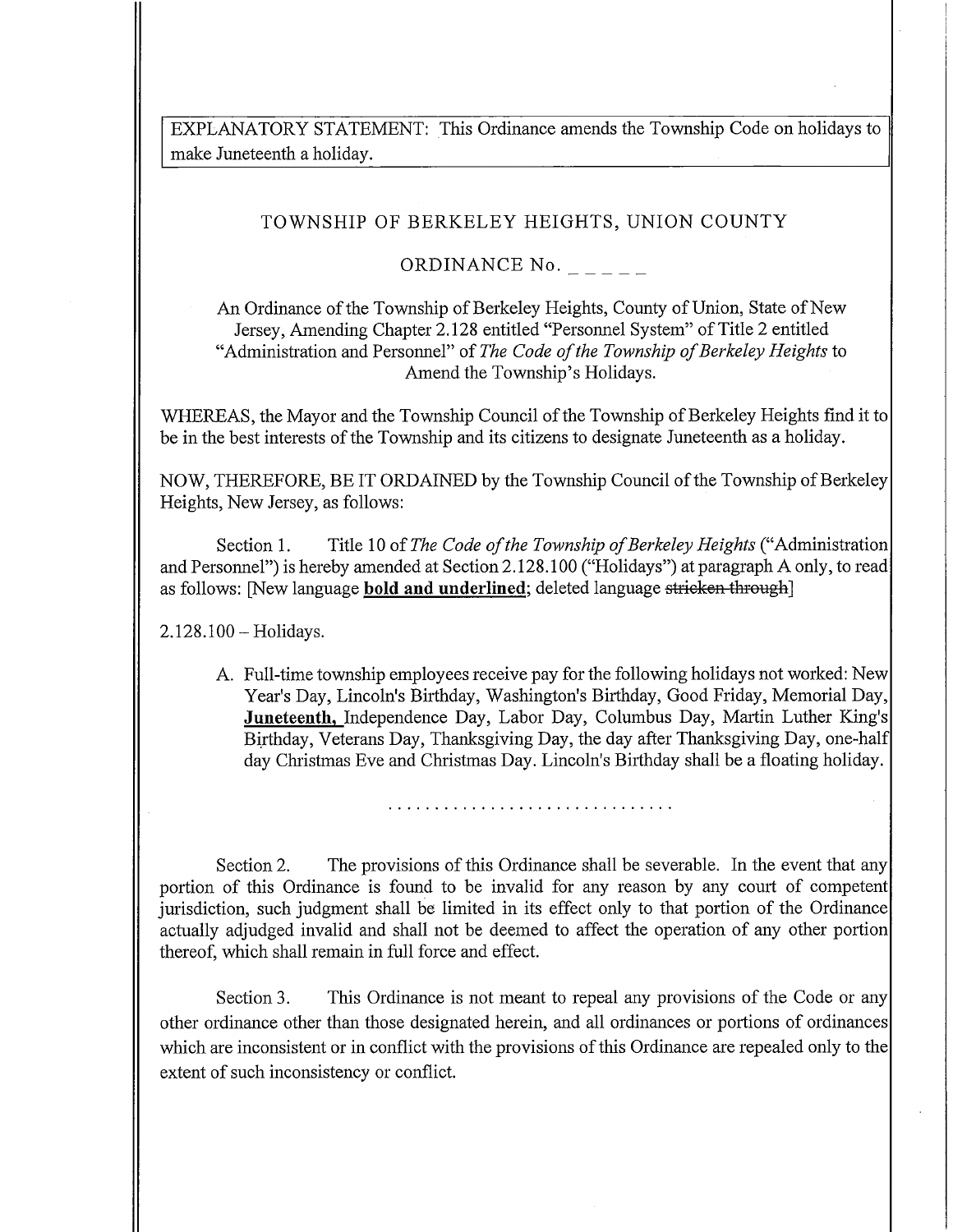Section 4. This Ordinance shall be presented to the Mayor for her approval and signature, which approval shall be granted or denied within ten days of receipt of same, pursuant to N.J.S.A. 40:69A-149.7. If the Mayor fails to return this Ordinance with either her approval or objection to same within ten days after it has been presented to her, then this Ordinance shall be deemed approved.

Section 5. This Ordinance shall take effect upon passage and publication according to law.

mTRODUCED the \_day of\_,2022.

ADOPTED the day of , 2022.

 $By:$ 

Angie Devanney, Mayor

ATTEST: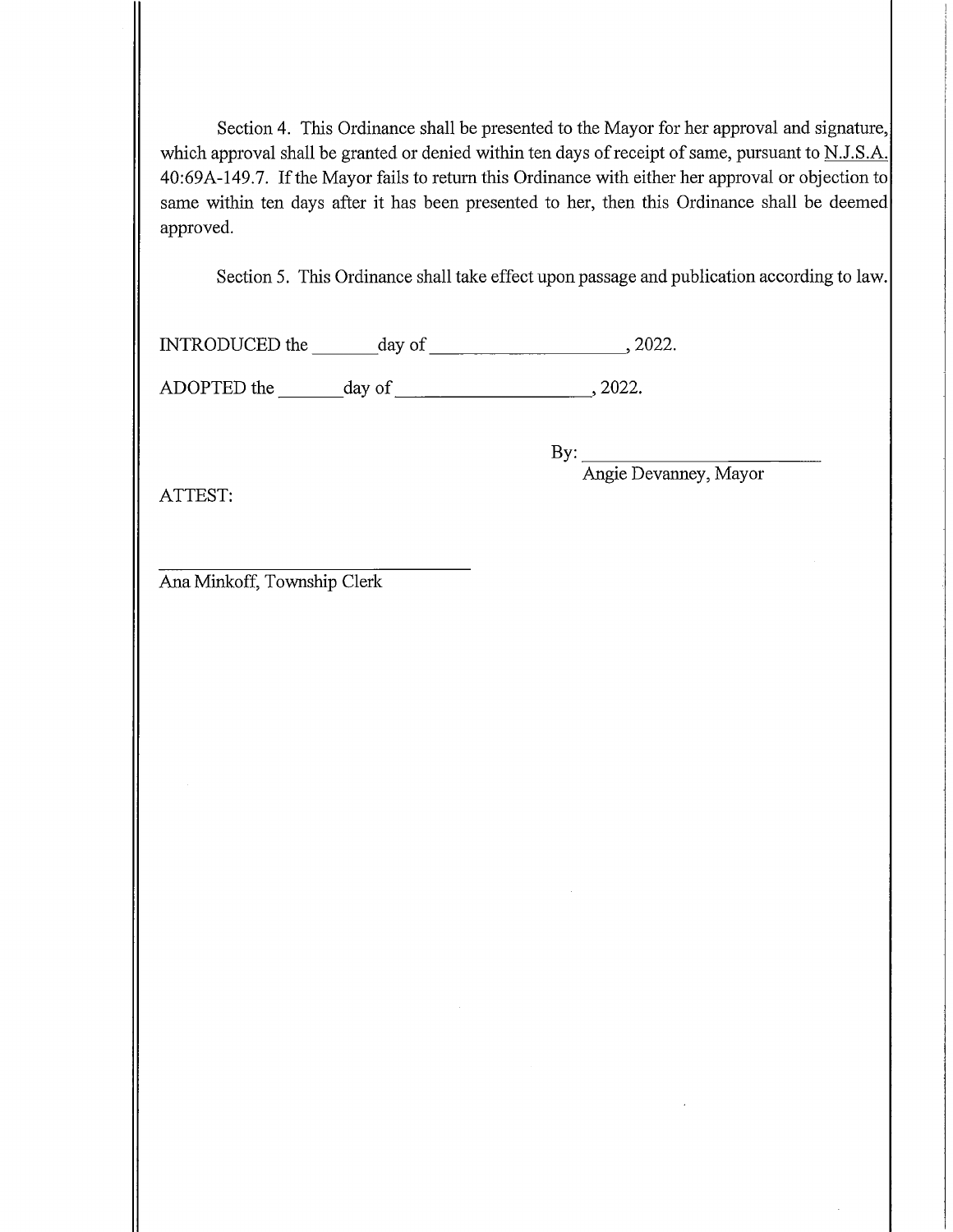#### NOTICE OF INTRODUCTION

#### Ordinance -2022

"An Ordinance of the Township of Berkeley Heights, County of Union, State of New Jersey, Amending Chapter 2.128 entitled "Personnel System" of Title 2 entitled "Administration and Personnel" of The Code of the Township of Berkeley Heights to Amend the Township's Holidays."

I, Ana Minkoff, Township Clerk of the Township of Berkeley Heights , do hereby certify that the foregoing Ordinance was introduced on First Reading at a meeting of the Township Council of the Township of Berkeley Heights, County of Union and State of New Jersey, on March 15, 2022 and that said Ordinance shall be submitted for consideration and final passage at the Public Hearing to be held on April 5,2022 at 7:00 p.m. or as soon thereafter, as practical, same can be considered, at the Municipal Building, 29 Park Avenue, Berkeley Heights, NJ, at which time and place all persons interested therein or affected thereby will be given an opportunity to be heard concerning the same. During the week prior to and up to the time of Public Hearing, copies of said Ordinance will be available in the Municipal Clerk's office in said Municipal Building, to the members of the general public who shall request the same.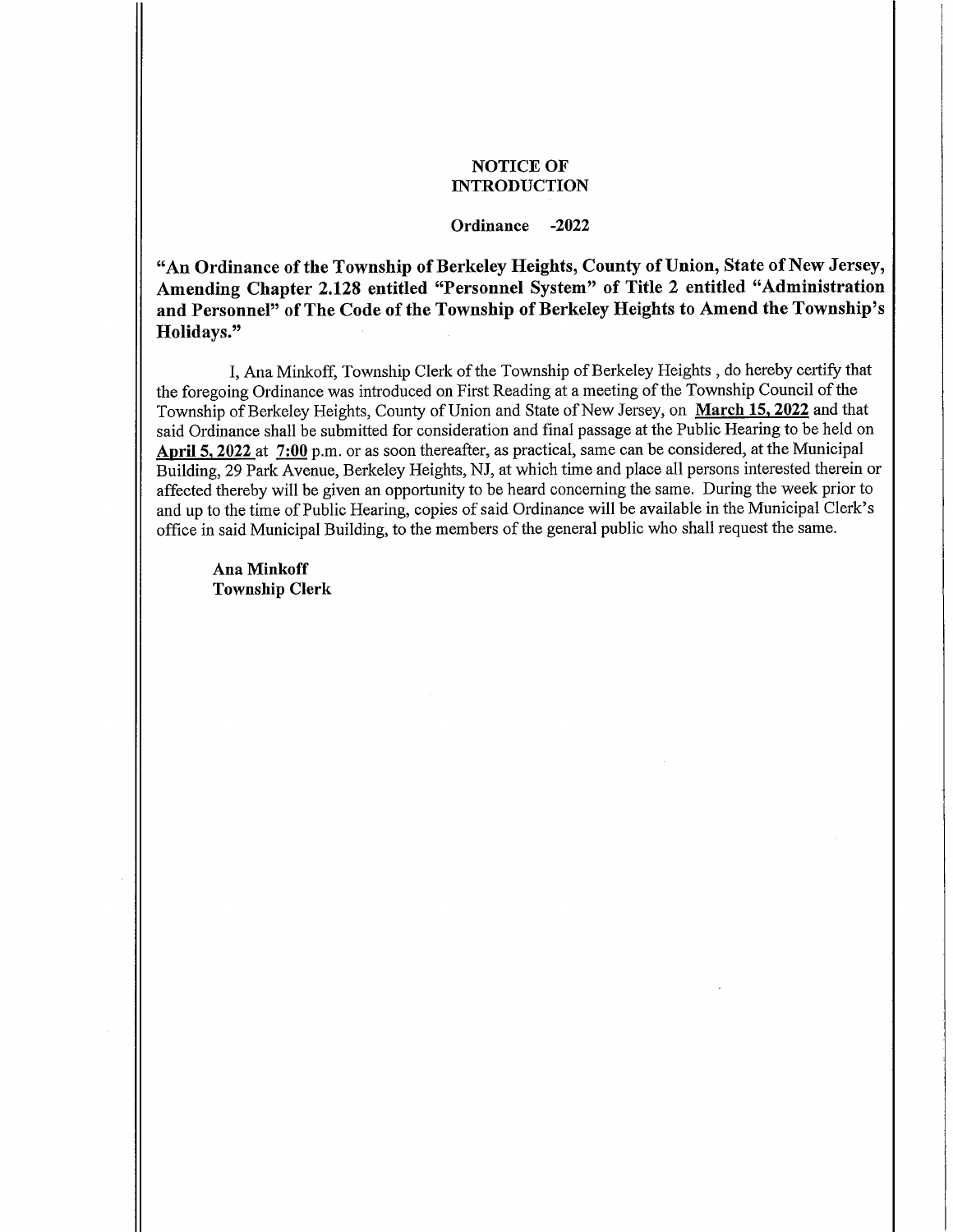re taurants to establish and operate approved temporary dining areas during the COVID-EXPLANATORY STATEMENT: This Ordinance extends the effective period of Ordinance 8-2020, Ordinance 25-2020, and Ordinance 4-2021 which authorizes 19 mandemic.

# TOWNSHIP OF BERKELEY HEIGHTS ORDINANCE NO. 2022-

An Ordinance of the Township of Berkeley Heights, County of Union, State of New Jersey, extending the effective period of Ordinance 4- 2021, which authorizes restaurants to establish and operate approved temporary dining areas during the COVID-19 pandemic.

WHEREAS, consistent with directives and guidance from the Governor's Office and Centers for Disease Control and Prevention (CDC) regarding restaurant operations during the COVID-19 pandemic, the Township Council for the Township of Berkeley Heights ("Township") adopted Ordinance 8- 2020-on June 9, 2020, permitting restaurants to seek approval to establish and operate temporary outdoor dining areas and Ordinance 25-2020 and Ordinance 4-2021 extending the effective period; and

WHEREAS, following the adoption of Ordinance 8-2020, and Ordinance 25-2020, and Ordinance 4-2021, the Township has worked with restaurants with respect to the establishment and operation of temporary outdoor dining areas during the COVID-19 pandemic, in order to ensure that all such dining areas are operated safely and in accordance with all applicable rules, directives, and guidance; and

WHEREAS, although the effective period of Ordinance 4-2021 expired on December 1, 2021, the Township Council believes that it would be in the best interest of the Township to extend the effective period through December 1, 2022.

NOW, THEREFORE, BE IT ORDAINED by the Township Council for the Township of Berkeley Heights as follows:

# **SECTION I - AMENDMENT**

Ordinance 4-2021, adopted on April 6, 2021 is hereby amended only at Section XIII (Expiration Date) to delete the expiration date of "on December 1, 2021" and replace it with "after December 1, 2022"

# SECTION II - REPEAL

This Ordinance is not meant to repeal any provisions of the Code, and all ordinances, portions of ordinances and provisions of the Township Code which are inconsistent or in conflict with the provisions of this Ordinance are temporarily suspended only for the purpose and duration set forth in this Ordinance and only to the extent of such inconsistency or conflict.

# SECTION III - SEVERABILITY

The provisions of this Ordinance shall be severable. In the event that any portion of this Ordinance is found to be invalid for any reason by any court of competent jurisdiction,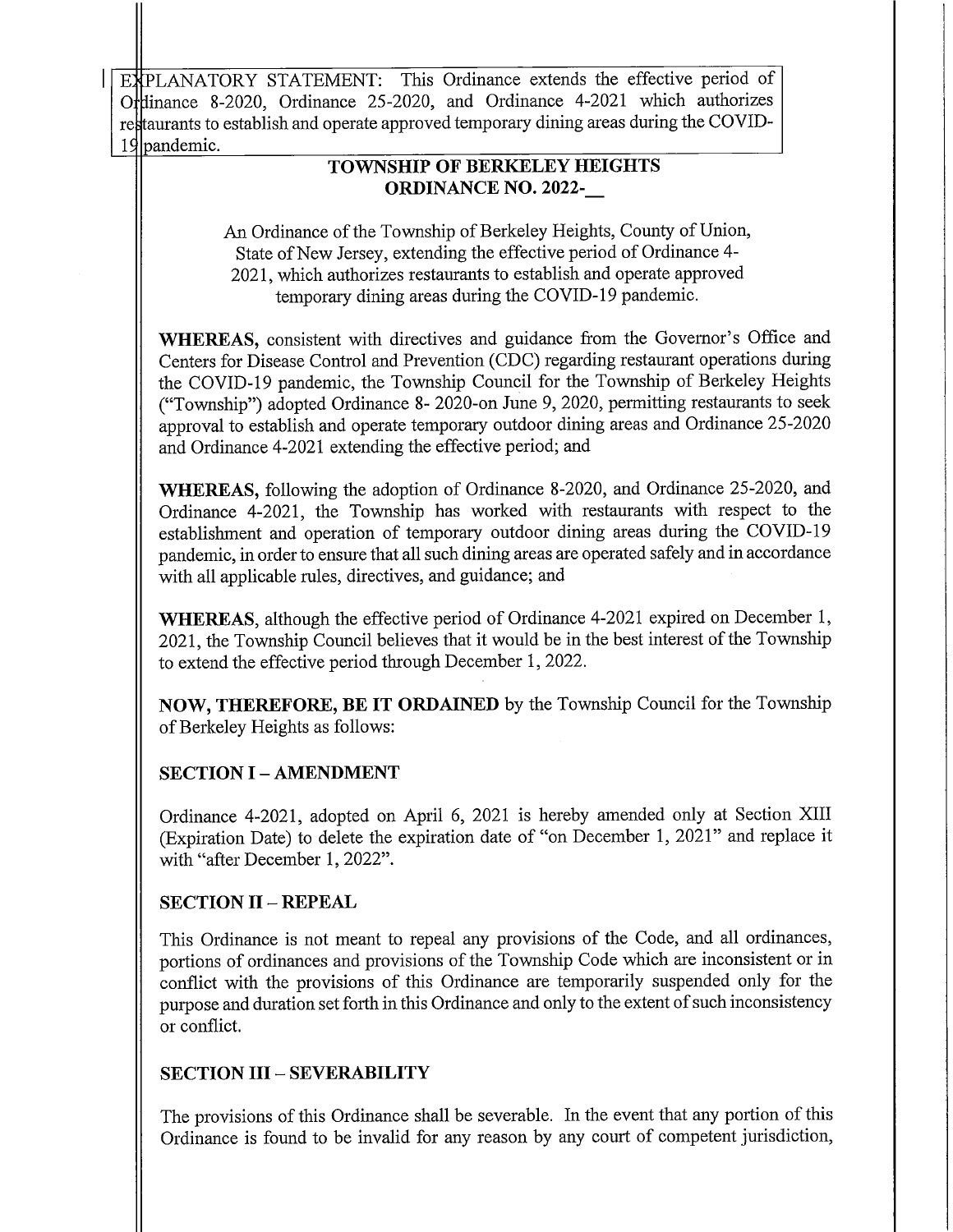such judgment shall be limited in its effect only to that portion of the Ordinance actually adjudged invalid and shall not be deemed to affect the operation of any other portion thereof, which shall remain in full force and effect.

# SECTION IV - PRESENTATION

This Ordinance shall be presented for the Mayor's approval and signature, which approval shall be granted or denied within ten days of receipt of same, pursuant to N.J.S.A. 40:69A-149.7. If the Mayor fails to return this Ordinance with either an approval or objection to same within ten days after presentation, then this Ordinance shall be deemed approved.

# SECTION V - EFFECTIVE DATE

This Ordinance shall take effect upon passage and publication according to law.

INTRODUCED the \_day of\_,2022.

ADOPTED the \_day of\_,2022.

By:.

Angle Devanney, Mayor

ATTEST: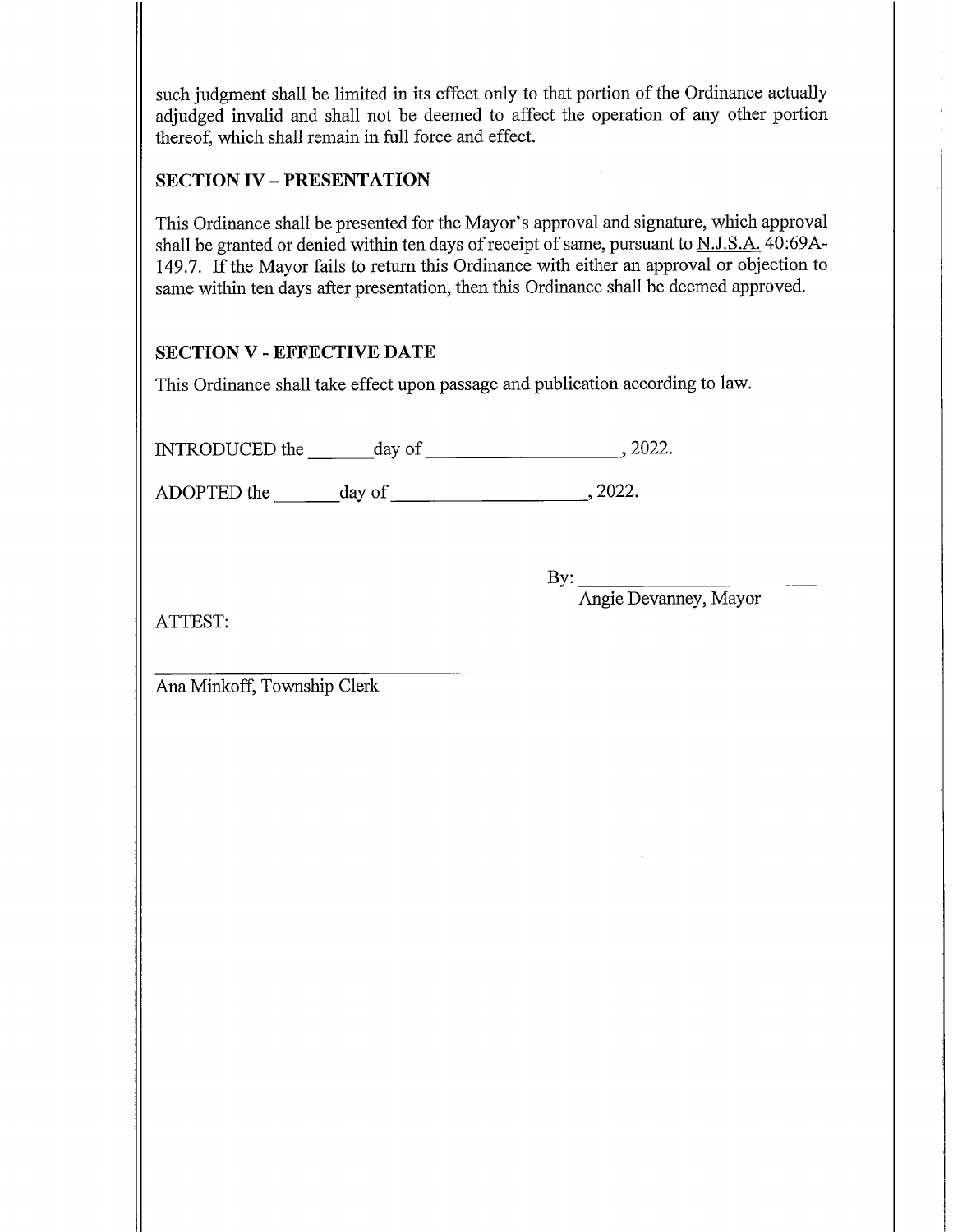#### NOTICE OF INTRODUCTION

#### Ordinance -2022

"An Ordinance of the Township of Berkeley Heights, County of Union, State of New Jersey, extending the effective period of Ordinance 4-2021, which authorizes restaurants to establish and operate approved temporary dining areas during the COVID-19 pandemic."

I, Ana Minkoff, Township Clerk of the Township of Berkeley Heights , do hereby certify that the foregoing Ordinance was introduced on First Reading at a meeting of the Township Council of the Township of Berkeley Heights, County of Union and State of New Jersey, on March 15,2022 and that said Ordinance shall be submitted for consideration and final passage at the Public Hearing to be held on April 5, 2022 at 7:00 p.m. or as soon thereafter, as practical, same can be considered, at the Municipal Building, 29 Park Avenue, Berkeley Heights, NJ, at which time and place all persons interested therein or affected thereby will be given an opportunity to be heard concerning the same. During the week prior to and up to the time of Public Hearing, copies of said Ordinance will be available in the Municipal Clerk's office in said Municipal Building, to the members of the general public who shall request the same.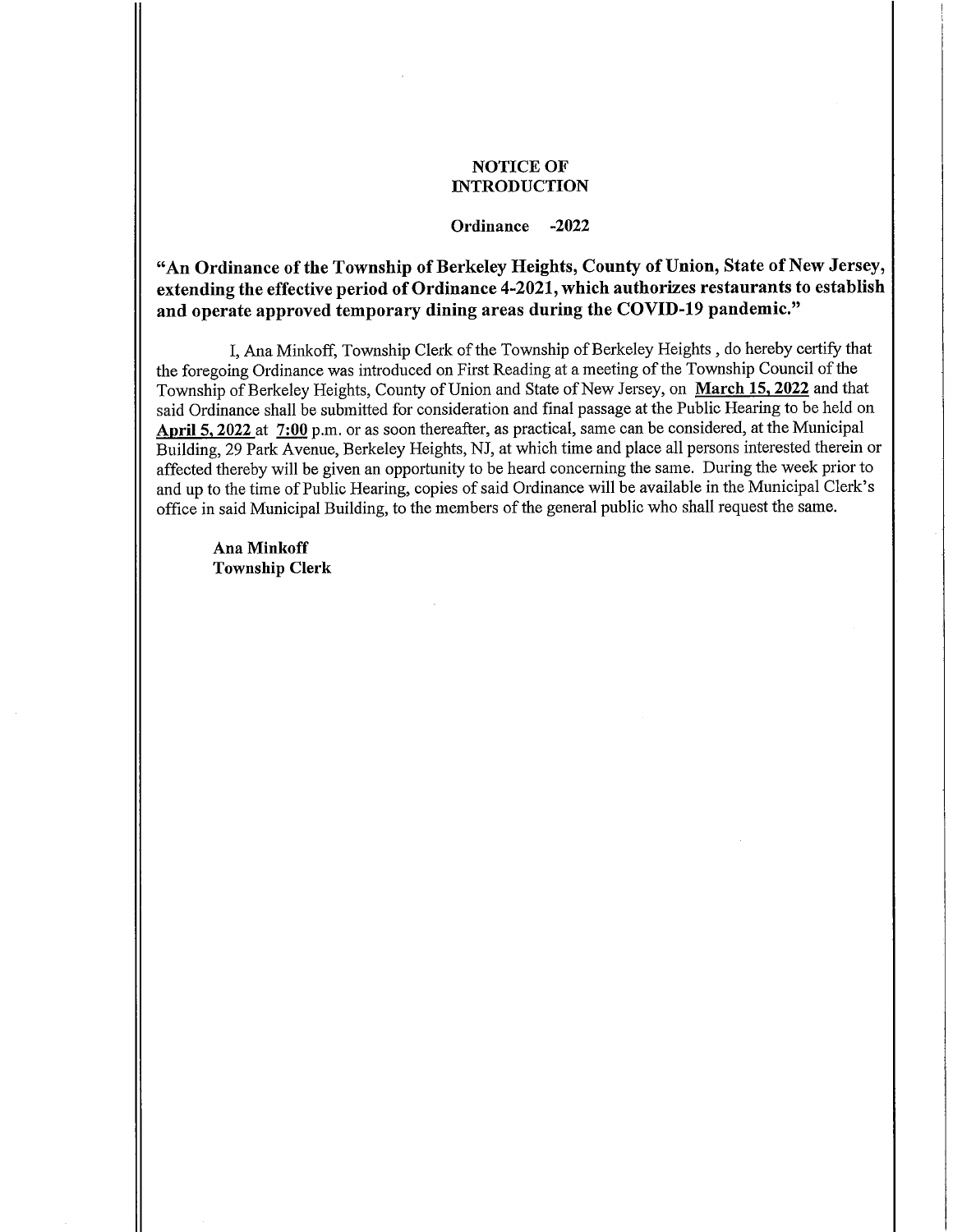Explanation: This Ordinance amends the Township's current Salary Ordinance (Ordinance to update and add the salary ranges for the various positions.

### AN ORDINANCE AMENDING THE MINIMUM AND MAXIMUM RATE OF SALARY AND COMPENSATION OF ELECTED AND APPOINTED TOWNSHIP OFFICIALS, AND NON-UNION EMPLOYEES IN THE VARIOUS MUNICIPAL DEPARTMENTS OF THE TOWNSHIP OF BERKELEY HEIGHTS

BE IT ORDAINED by the Township Council of the Township of Berkeley Heights, County of Union and State of New Jersey, pursuant to N.J.S.A. 40A:5-19 and N.J.S.A. 40A:9-10, that the Township's Salary Ordinance be amended as follows: [New language bold and underlined, and deleted language in double strikethrough.]

### SECTION 1.

The annual salaries and wages of the elected and appointed officials of the Township and certain non-union Township employees in the various municipal departments of the Township of Berkeley Heights shall be fixed from time to time by the Township Council by Resolution and, except as provided herein shall not be less than the minimum amounts nor more than the maximum amounts hereinafter set forth for each position.

| DEPARTMENT/POSITION                  | <b>MINIMUM</b> | <b>MAXIMUM</b>                |
|--------------------------------------|----------------|-------------------------------|
| <b>ADMINISRATIVE &amp; EXECUTIVE</b> |                |                               |
| Mayor                                | 1.00           | 4,000.00                      |
| <b>Council Members</b>               | 1.00           | 3,500.00                      |
| Township Administrator               | 60,000.00      | 447,000.00155,000.00          |
| <b>Executive Assistant</b>           | 25,000.00      | $72,000.00-85,000.00$         |
| <b>Administrative Assistant</b>      | 25,000.00      | 48,700.00                     |
| Township Clerk                       | 50,000,00      | 400,000.00110,000.00          |
| Acting Township Clerk                | 35,000.00      | 63,600.00 70,000.00           |
| Deputy Township Clerk                | 25,000.00      | 61,000.00-70,000.00           |
|                                      |                |                               |
| <b>FINANCE DEPARTMENT</b>            |                |                               |
| Treasurer/Chief Financial Officer    | 60,000.00      | 136,000.00                    |
| <b>Assistant Finance Officer</b>     | 40,000.00      | 65,000.00 68,000.00           |
| <b>Tax Assessor</b>                  | 20,000.00      | 54,000.00                     |
| <b>Tax Assessor Clerk</b>            | 40,000.00      | 60,000.00                     |
| Tax Collector                        | 20,000.00      | 81,000.00                     |
|                                      |                |                               |
| <b>MUNICIPAL COURT</b>               |                |                               |
| Municipal Judge                      | 10,000.00      | 35,700.00                     |
| Municipal Prosecutor                 | 10,000.00      | 20,400.00                     |
| Public Defender                      | 3,000.00       | 10,200.00                     |
| Board of Adjustment Attorney         | 2,000.00       | <del>5,100.00</del> -7,500.00 |
|                                      |                |                               |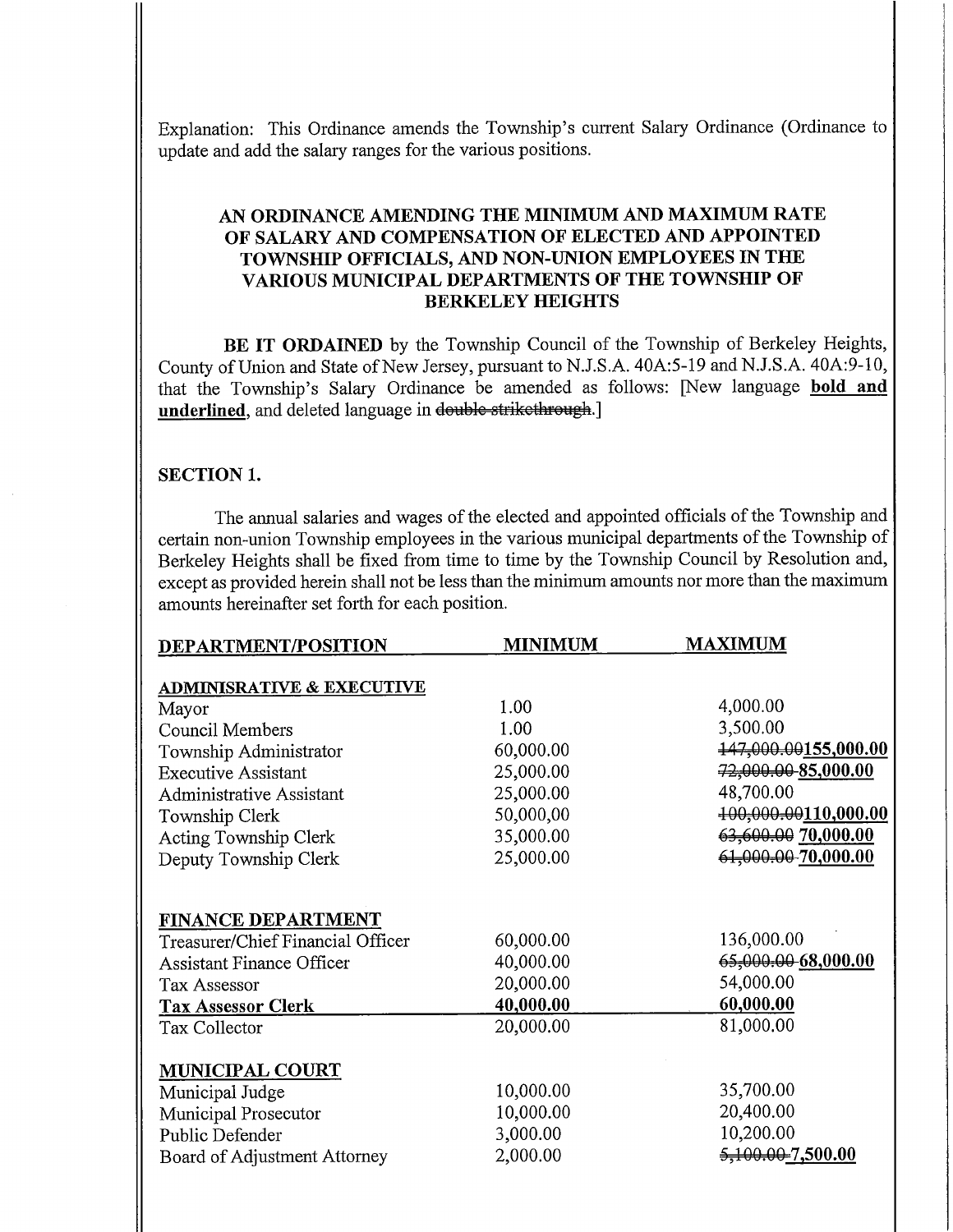# PUBLIC WORKS/ENGINEERING

 $\hat{L}$ 

| Township Engineer/ Director               |            |                     |
|-------------------------------------------|------------|---------------------|
| of Public Works                           | 45,000.000 | 121,000.00          |
| Director of Public Works                  | 45,000.00  | 98,000.00           |
| Asst. Dir. Of Public Works                | 45,000.00  | 93,000.00           |
| <b>DPW/Sewer/Board of Health</b>          |            |                     |
| <b>Administrative Assistant</b>           | 40,000.00  | 60,000.00           |
| <b>Engineering/Zoning Administrative</b>  |            |                     |
| <b>Assistant</b>                          | 40,000.00  | 60,000.00           |
| <b>Construction/Zoning Administrative</b> |            |                     |
| Assistant                                 | 40,000.00  | 60,000.00           |
| Zoning Official                           |            |                     |
| (Tree Inspector & Code Review Officer)    | 30,000.00  | 83,000.00 88,000.00 |
| <b>Assistant Zoning Official</b>          | 15,000.00  | 40,000.00           |
| <b>Construction Official</b>              | 60,000.00  | 102,000.00          |
| <b>Technical Assistant to the</b>         | 40,000.00  | 60,000.00           |
| <b>Construction Official (TACO)</b>       |            |                     |
| <b>Land Use Administrator</b>             | 50,000.00  | 70,000.00           |
| <b>FIRE</b>                               |            |                     |
| Fire Official                             | 1.00       | 15,500.00           |
| <b>SEWER PLANT</b>                        |            |                     |
| Director of Wastewater                    |            |                     |
| Management                                | 85,000.00  | 137,000.00          |
| Acting Director of Wastewater             |            |                     |
| Management                                | 50,000.00  | 85,000.00           |
|                                           |            |                     |
| <b>RECREATION</b>                         |            |                     |
| Director of Recreation                    | 60,000.00  | 110,000.00          |
| Associate Director of Recreation          | 30,000.00  | 80,000.00           |
| <b>POLICE DEPARTMENT</b>                  |            |                     |
| Chief                                     | 90,000.00  | 192,000.00          |
| Police Administrative Assistant Secretary | 28,000.00  | 65,000.00           |
| Confidential <b>Assistant</b> Secretary   | 28,000.00  | 71,000.00-75,000.00 |
| Firearms/Records Administrator            | 40,000.00  | 71,000.00           |
| <b>Records Clerk</b>                      | 40,000.00  | 65,000.00           |
| Special Police (per hour)                 | 8.44 13.00 | 35.00               |
| Special Police Matrons (per hour)         | 8.44 13.00 | 30.00               |
| Crossing Guards (per hour)                | 8.44 13.00 | 30.00               |
|                                           |            |                     |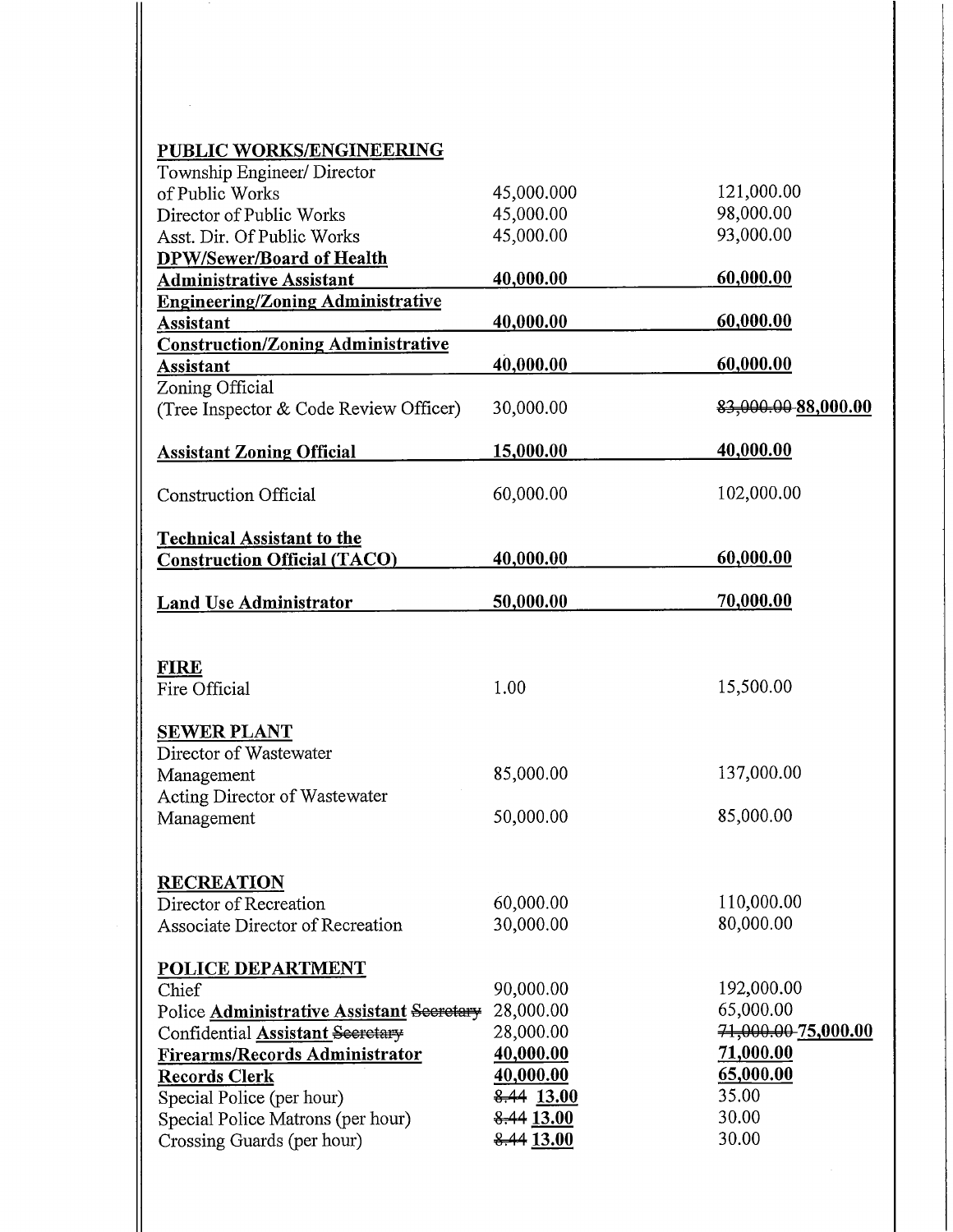| <b>EMERGENCY MANAGEMENT</b><br><b>Emergency Management Coordinator</b><br><b>Assistant Emergency Management</b><br>Coordinator                       | 500.00<br>500.00                                    | 10,000.00<br>7,500.00                                     |
|------------------------------------------------------------------------------------------------------------------------------------------------------|-----------------------------------------------------|-----------------------------------------------------------|
| <b>HOURLY EMPLOYEES</b><br>Level $1 -$ Seasonal (per hour)<br>Level $2 -$ Casual<br>Level $3$ – Casual w/License*<br>Lovel 4 - Part Time w/License * | <del>8.44</del> 13.00<br>40.00 13.00<br>20.00<br>ഛഛ | <del>18.00</del> -20.00<br>$30.00 - 50.00$<br>55,00 65.00 |

\*This includes all subcode officials

# SECTION 2.

The provisions of this Ordinance shall be severable. In the event that any portion of this Ordinance is found to be invalid for any reason by any Court of competent jurisdiction, such judgment shall be limited in its effect only to that the portion of the Ordinance actually adjudged invalid and shall not be deemed to affect the operation of any other portion thereof, which shall remain in full force and effect.

# SECTION 3.

All other Ordinances or parts of Ordinances inconsistent herewith are hereby repealed to the extent of such inconsistency.

# SECTION 4.

The provisions of this Ordinance shall be effective according to law.

Introduced:

Adopted:

Angie Devanney

ATTEST:

Mayor